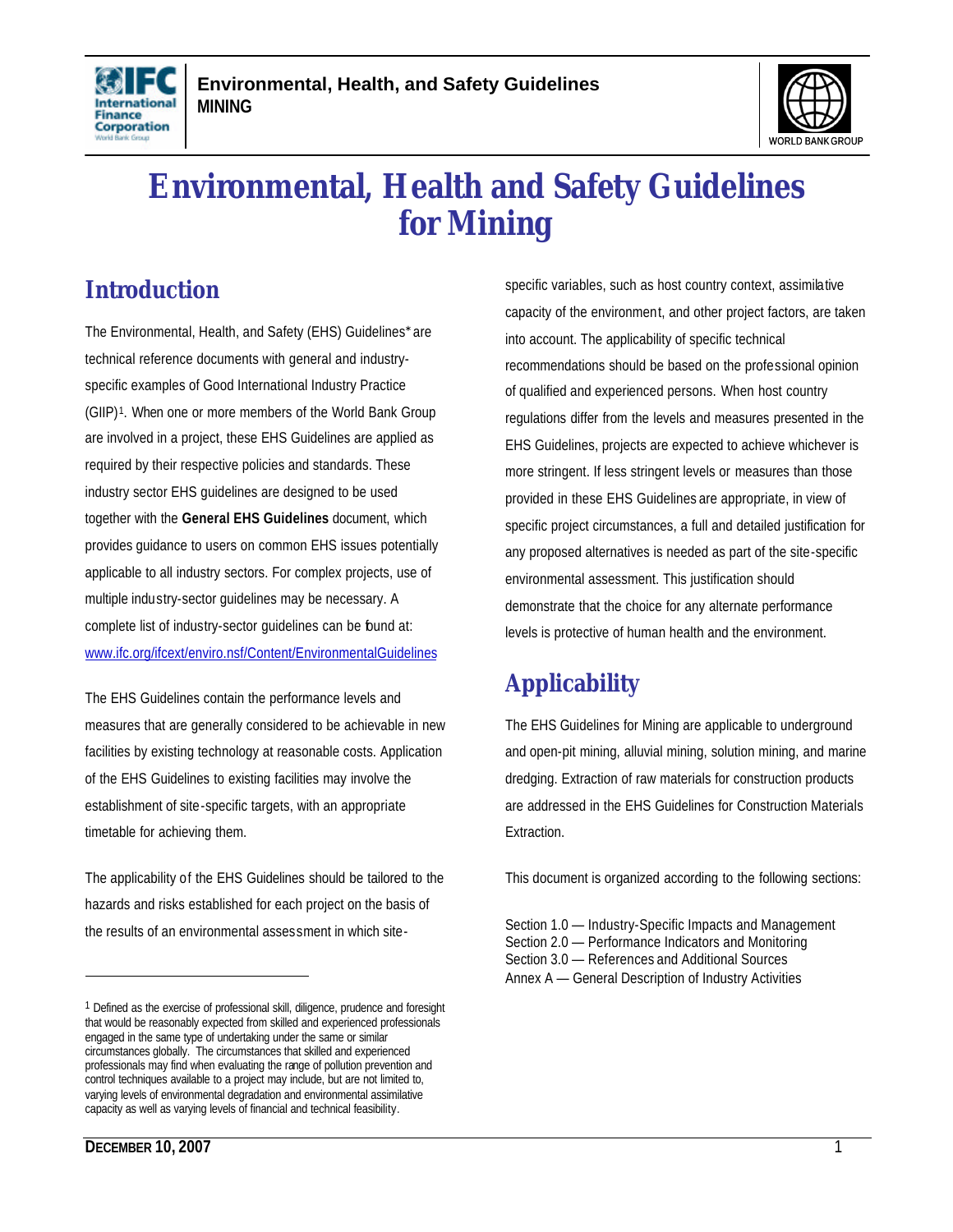



# **1.0 Industry-Specific Impacts and Management**

The following section provides a summary of EHS issues associated with mining activities (and including ore processing facilities) which may occur during the exploration, development and construction, operation, closure and decommissioning, and post-closure phases, along with recommendations for their management. Recommendations for the management of EHS issues common to most large industrial activities are provided in the **General EHS Guidelines**.

### **1.1 Environmental**

Potential environmental issues associated with mining activities may include management of the following:

- Water use and quality
- **Wastes**
- Hazardous materials
- Land use and biodiversity
- Air quality
- Noise and vibrations
- **Energy Use**
- Visual Impacts

#### **Water Use and Quality**

Management of water use and quality , in and around mine sites, can be a significant issue. Potential contamination of water sources may occur early in the mine cycle during the exploration stage and many factors including indirect impacts (e.g. population in-migration) can result in negative impacts to water quality. Reduction of surface and groundwater availability is also a concern at the local level and for communities in the vicinity of mining sites, particularly, in arid regions, or in regions of high agricultural potential. Mining activities should therefore include

adequate monitoring and managementof water use, in addition to treatment of effluent streams including stormwater run-off from the mine property.

#### *Water Use*

Mines can use large quantities of water, mostly in processing plants and related activities, but also in dust suppression among other uses. Water is lost through evaporation in the final product but the highest losses are usually into the tailings stream. All mines should focus on appropriate management of their water balance. Mines with issues of excess water supply, such as in moist tropical environments or areas with snow and ice melt, can experience peak flows which require careful management.

Recommended practices for water management include:

- Establishing a water balance (including probable climatic events) for the mine and related process plant circuit and use this to inform infrastructure design;
- Developing a Sustainable Water Supply Management Plan to minimize impact to natural systems by managing water use, avoiding depletion of aquifers, and minimizing impacts to water users;
- Minimizing the amount of make-up water;
- Consider reuse, recycling, and treatment of process water where feasible (e.g. return of supernatant from tailings pond to process plant);
- Consider the potential impact to the water balance prior to commencing any dewatering activities;
- Consultation with key stakeholders (e.g. government, civil society, and potentially affected communities) to understand any conflicting water use demands and the communities' dependency on water resources and/or conservation requirements that may exist in the area.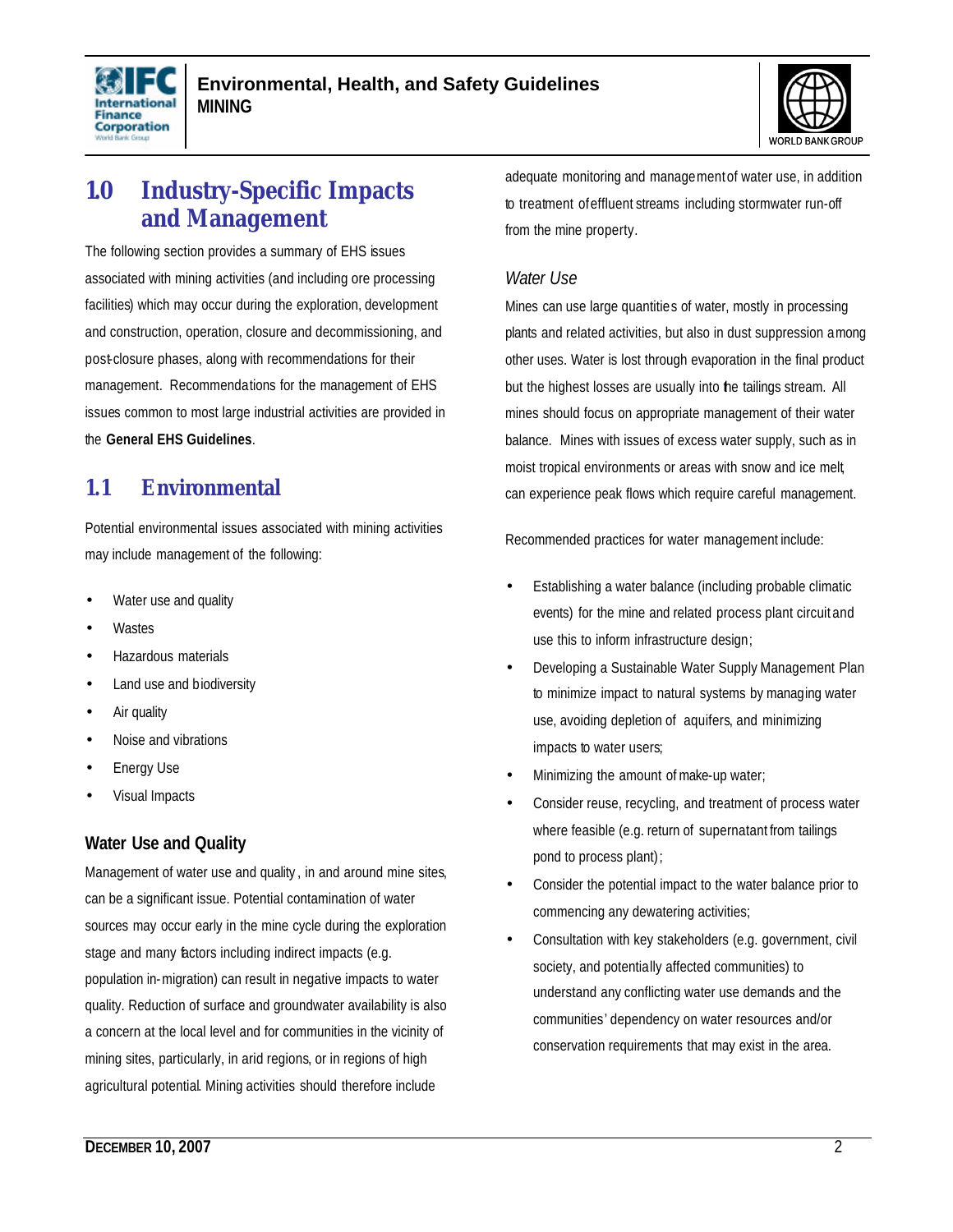



#### *Water Quality*

Recommended practices to manage impacts to water quality include:

- The quality and quantity of mine effluent streams discharged to the environment, including stormwater, leach pad drainage, process effluents, and overall mine works drainage should be managed and treated to meet the applicable effluent discharge guideline values in Section  $2.0$
- In addition, discharges to surface water should not result in contaminant concentrations in excess of local ambient water quality criteria outside a scientifically established mixing zone. Receiving water-body use and assimilative capacity, including the impact of other sources of discharges to the receiving water, should be considered with respect to acceptable contaminant loadings and effluent discharge quality as described in the **General EHS Guidelines**;
- Efficient oil and grease traps or sumps should be installed and maintained at refueling facilities, workshops, fuel storage depots, and containment areas, and spill kits should be available with emergency response plans;
- Water quality in open storage systems (e.g. leachate areas, solution ponds, and tailings ponds or impoundments) should be based on the results of a sitespecific risk assessment with appropriate control measures put in place to mitigate the risk or meet the effluent guideline values in Section 2.0,
- Sanitary wastewater should be managed via reuse or routing into septic or surface treatment as described in the **General EHS Guidelines**.

#### *Stormwater*

Key issues associated with management of stormwater include separation of clean and dirty water, minimizing run-off, avoiding erosion of exposed ground surfaces, avoiding sedimentation of drainage systems and minimizing exposure of polluted areas to stormwater. Recommended stormwater management strategies have been broadly categorized into phases of operation (although several measures span more than one phase including the decommissioning and closure phase). As such;

From exploration onwards, management strategies include:

- Reducing exposure of sediment-generating materials to wind or water (e.g. proper placement of soil and rock piles);
- Divert run-off from undisturbed areas around disturbed areas including areas that have been graded, seeded, or planted. Such drainage should be treated for sediment removal;
- Reducing or preventing off-site sediment transport (e.g. use of settlement ponds, silt fences);
- Stormwater drains, ditches, and stream channels should be protected against erosion through a combination of adequate dimensions, slope limitation techniques, and use of rip-rap and lining. Temporary drainage installations should be designed, constructed, and maintained for recurrence periods of at least a 25-year/24-hour event, while permanent drainage installations should be designed for a 100-year/24-hour recurrence period. Design requirements for temporary drainage structures should additionally be defined on a risk basis considering the intended life of diversion structures, as well as the recurrence interval of any structures that drain into them.

From construction onwards, recommended management strategies include: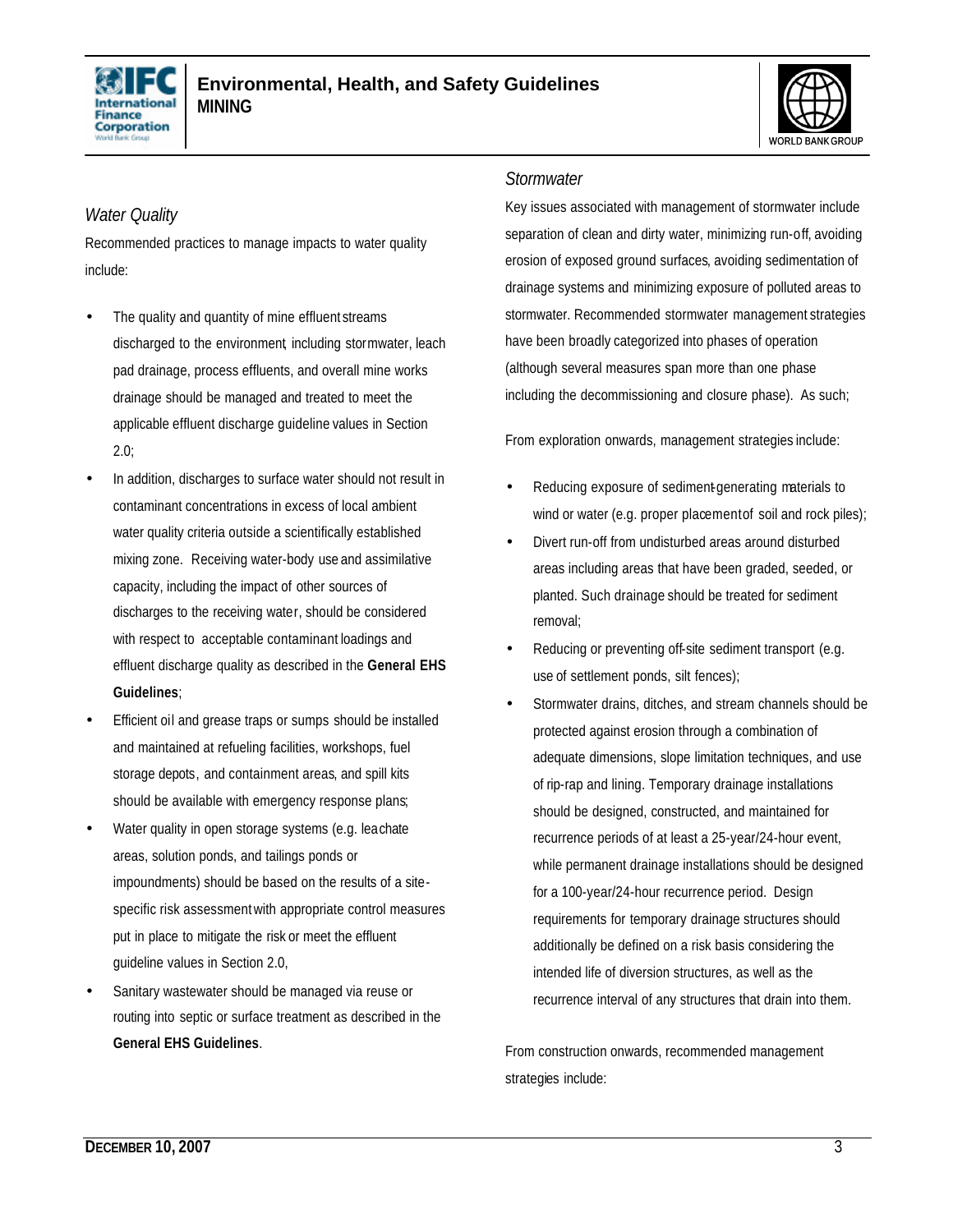



- Establishing riparian zones;
- Timely implementation of an appropriate combination of contouring techniques, terracing, slope reduction / minimization, runoff velocity limitation and appropriate drainage installations to reduce erosion in both active and inactive areas;
- Access and haul roads should have gradients or surface treatment to limit erosion, and road drainage systems should be provided;
- Facilities should be designed for the full hydraulic load, including contributions from upstream catchments and nonmined areas;
- Stormwater settling facilities should be designed and maintained according to internationally accepted good engineering practices, including provisions for capturing of debris and floating matter. Sediment control facilities should be designed and operated for a final Total Suspended Solids (TSS) discharge of 50 mg/l and other applicable parameters and guideline values in Section 2.0, taking into consideration background conditions and opportunities for overall improvement of the receiving water body quality, as discussed in the **General EHS Guidelines**. Discharge water quality should also be consistent with the receiving water body use.

From operations onwards, recommended management strategies include:

- Final grading of disturbed areas, including preparation of overburden before application of the final layers of growth medium, should be along the contour as far as can be achieved in a safe and practical manner;
- Revegetation of disturbed areas including seeding should be performed immediately following application of the growth medium to avoid erosion.

*Acid Rock Drainage and Metals Leaching*

Acid Rock Drainage (ARD) refers to acid formation that occurs when Potentially Acid Generating (PAG) materials with acid generating sulfide minerals in excess of acid neutralizing minerals, principally carbonates, oxidize in an environment containing oxygen and water. Acidic conditions tend to dissolve and release metals from their matrices (a phenomenon known as Metals Leaching or "ML") which then may be mobilized in surface and groundwater systems. ARD and ML should be prevented and controlled as described in the 'Solid Waste ' section of this document. Management of PAG, ARD and ML should extend for as long as there is a need to maintain effluent quality to the levels required to protect the local environment, including where necessary, into the decommissioning, closure, and post-closure phases of the mine.

The ARD and ML issues apply to waste rock, tailing materials and any exposed rock surfaces such as road cuts and pit walls.

#### *Groundwater Resource Protection*

In addition to the prevention and control of effluents, wastes, and potential releases of hazardous materials, additional recommendations for the management of potential sources of groundwater contamination, primarily associated with leaching and solution mining activities as well as tailings management include the following:<sup>2</sup>

Leaching: Operators should design and operate surface heap leach processes with:

• Infiltration of toxic leach solutions should be prevented through the provision of appropriate liners and sub-

<sup>2</sup> Additional information on groundwater protection measures in in-situ leaching and solution mining activities can be found at USEPA Guidance available at: http://www.epa.gov/safewater/uic/classv/pdfs/sol-fact.pdf; http://www.uic.com.au/nip40.htm; and http://www.saltinstitute.org/12.html.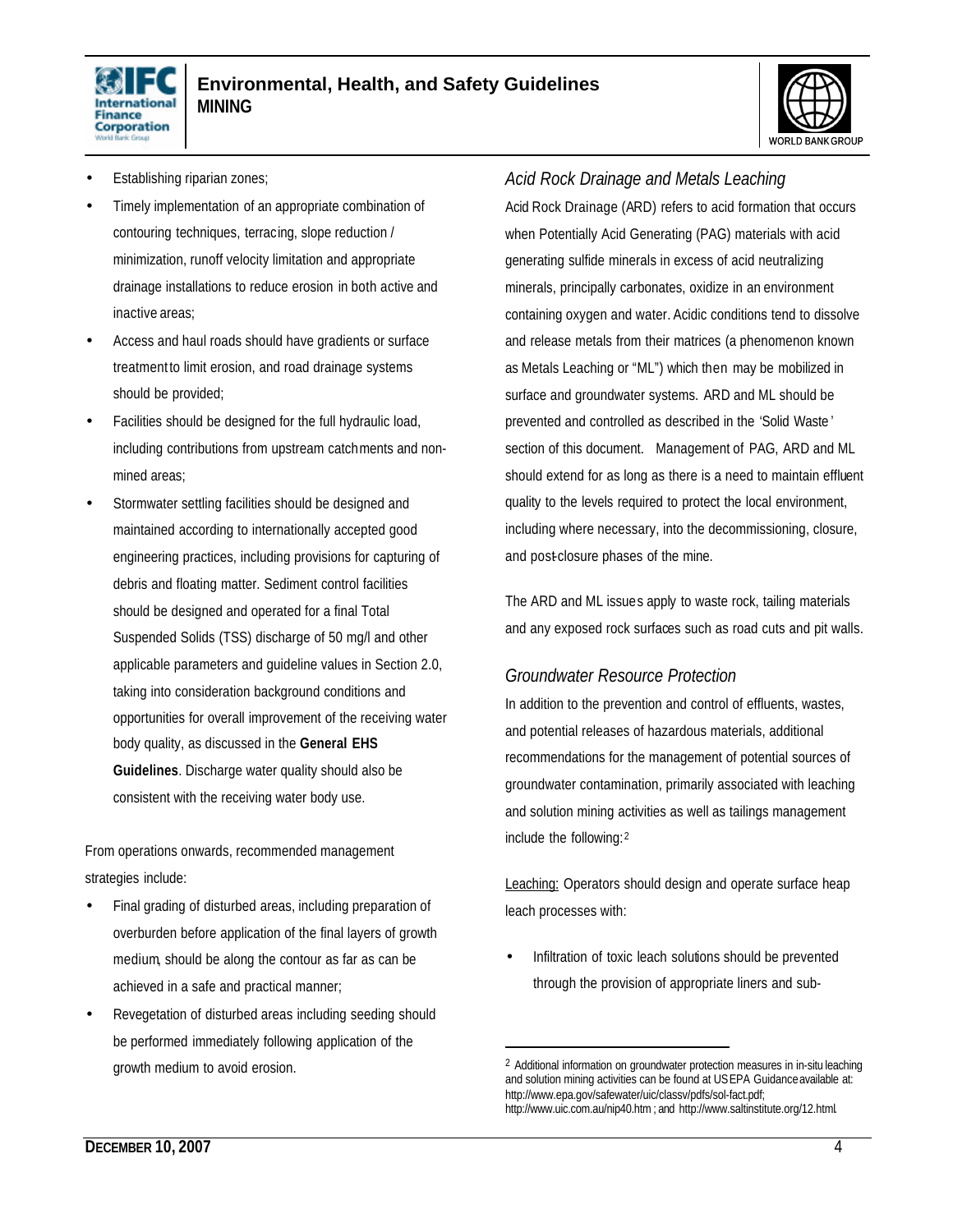



drainage systems to collect or recycle solution for treatment, and minimize ground infiltration;

- Pipeline systems carrying pregnant solutions should be designed with secondary bunded containment;
- Leak detection equipment should be installed for pipeline and plant systems with appropriate leak response systems in place;
- Process solution storage ponds and other impoundments designed to hold non-fresh water or non-treated leach process effluents should be lined, and be equipped with sufficient wells to enable monitoring of water levels and quality.

Solution Mining: Operators should design and operate solution mining projects with consideration of the following*:*

- Proper location and operating practices based on the characteristics of the confining strata, to ensure the movement of leaching solution is minimized beyond the extraction area and off-site aquifers are protected;
- Sufficient monitoring wells should be installed around cavities to enable monitoring of pressure levels, as well as water quantity and quality.

#### **Wastes**

Mines generate large volumes of waste. Structures such as waste dumps, tailing impoundments / dams, and containment facilities should be planned, designed, and operated such that geotechnical risks and environmental impacts are appropriately assessed and managed throughout the entire mine cycle.

Solid wastes may be generated in any phase of the mine cycle. The most significant waste generating mining activities will likely occur during the operational phases, which require the movement of large amounts overburden and creation of rock

waste and tailings. Other types of solid wastes, depending on the type of mining undertaken, may include leach pad waste, workshop scrap, household and non-process-related industrial waste, as wells as waste oils, chemicals, and other potentially hazardous wastes.

#### *Waste Rock Dumps*

Depending on the stripping ratio (in open pit mines), large quantities of overburden or waste rock often need to be removed to expose the mineral to be mined. The overburden and waste rock is often disposed of in constructed waste rock dumps. Management of these dumps during the mine life cycle is important to protect human health, safety and the environment.

Recommendations for management of waste rock dumps include the following:

- Dumps should be planned with appropriate terrace and lift height specifications based on the nature of the material and local geotechnical considerations to minimize erosion and reduce safety risks;
- Management of Potentially Acid Generating (PAG) wastes should be undertaken as described in the guidance below;
- Potential change of geotechnical properties in dumps due to chemical or biologically catalyzed weathering should be considered. This can reduce the dumped spoils significantly in grain size and mineralogy, resulting in high ratios of clay fraction and a significantly decreased stability towards geotechnical failure. These changes in geotechnical properties (notably cohesion, internal angle of friction) apply especially to facilities which are not decommissioned with a proper cover system, which would prevent precipitation from percolating into the dump's body. Design of new facilities has to provide for such potential deterioration of geotechnical properties with higher factors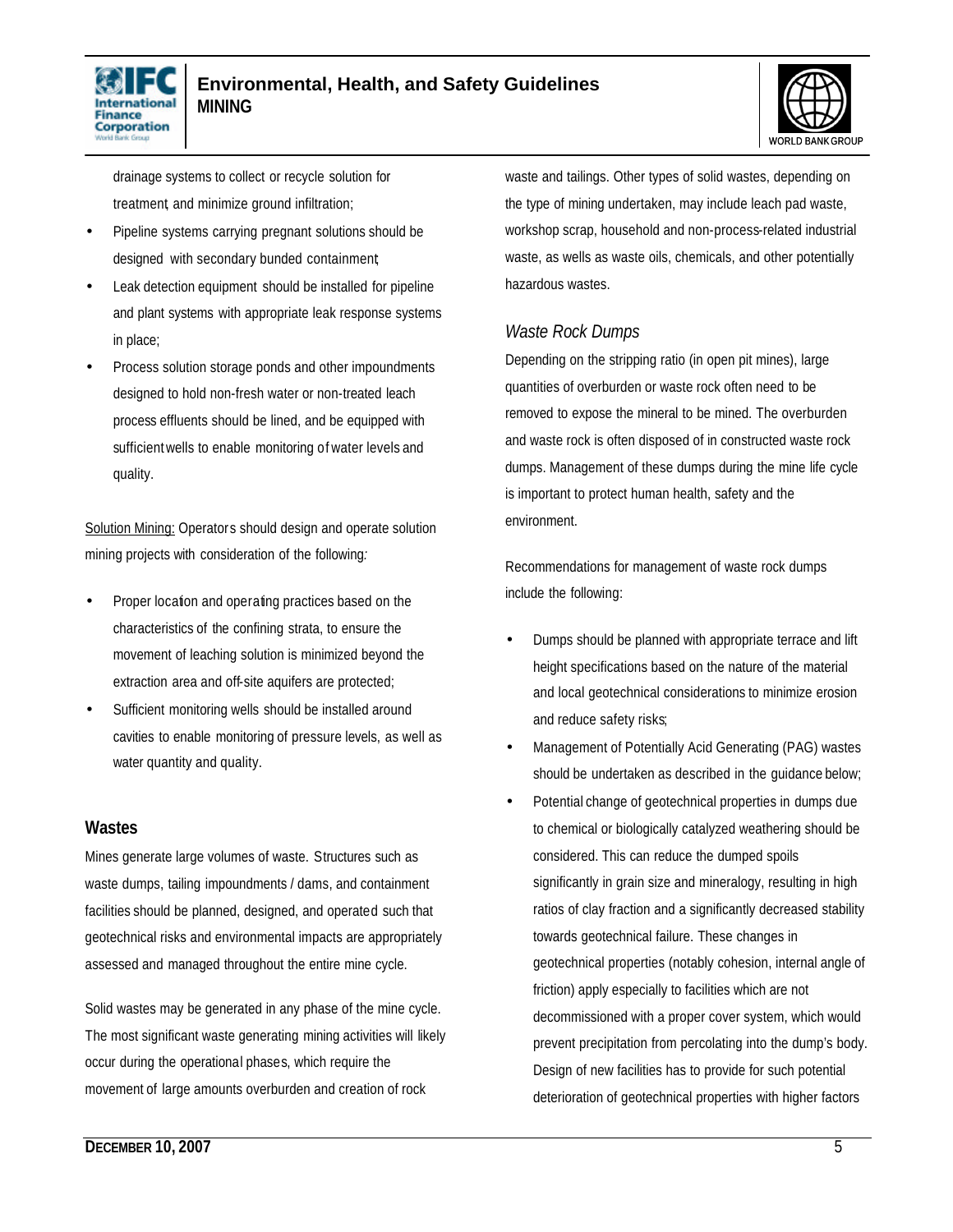



of safety. Stability / safety assessments of existing facilities should take these potential changes into account.

#### *Tailings*

Tailings management strategies vary according to site constraints and the nature / type of the tailings. Potential environmental impacts may include groundwater and surface water contamination due to the generation of acid rock drainage (ARD) and metals leaching (ML) containing runoff / leachate, sedimentation of drainage networks, dust generation and the creation of potential geotechnical hazards associated with the selected management option. Tailings management strategies should consider how tailings will be handled and disposed of during operation, in addition to permanent storage after decommissioning. Strategies should consider the site topography, downstream receptors and the physical nature of tailings (e.g. projected volume, grain size distribution, density, water content, among other issues).  $3$ 

Recommended tailings management strategies include:

- Design, operation, and maintenance of structures according to specifications of ICOLD3 and ANCOLD4, or other internationally recognized standards based on a risk assessment strategy. Appropriate independent review should be undertaken at design and construction stages with ongoing monitoring of both the physical structure and water quality, during operation and decommissioning; 4
- Where structures are located in areas where there is a risk of high seismic loadings, the independent review should include a check on the maximum design earthquake

assumptions and the stability of the structure to ensure that the design is such that during seismic events there will be no uncontrolled release of tailings;

- Design of tailings storage facilities should take into account the specific risks / hazards associated with geotechnical stability or hydraulic failure and the associated risks to downstream economic assets, ecosystems and human health and safety. Environmental considerations should thus also consider emergency preparedness and response planning and containment / mitigation measures in case of catastrophic release of tailings or supernatant waters;
- Any diversion drains, ditches, and stream channels to divert water from surrounding catchment areas away from the tailings structure should be built to the flood event recurrence interval standards outlined elsewhere in this Section;
- Seepage management and related stability analysis should be a key consideration in design and operation of tailings storage facilities. This is likely to require a specific piezometer based monitoring system for seepage water levels within the structure wall and downstream of it, which should be maintained throughout its life cycle;
- Consideration of zero discharge tailings facilities and completion of a full water balance and risk assessment for the mine process circuit including storage reservoirs and tailings dams. Consideration of use of natural or synthetic liners to minimize risks;
- Design specification should take into consideration the probable maximum flood eventand the required freeboard to safely contain it (depending on site specific risks) across the planned life of the tailings dam, including its decommissioned phase;
- Where potential liquefaction risks exist, including risks associated with seismic behavior, the design specification

<sup>3</sup> For additional information, refer to the Mining Association of Canada (MAC – www.mining.ca): A Guide to the Management of Tailings Facilities (1998), and Developing an Operations, Maintenance and Surveillance Manual for Tailings and Water Management Facilities (2003).

<sup>4</sup> International Commission on Large Dams (ICOLD) available at:http://www.icold-cigb.net, and Australian National Committee on Large Dams (ANCOLD) available at: http://www.ancold.org.au/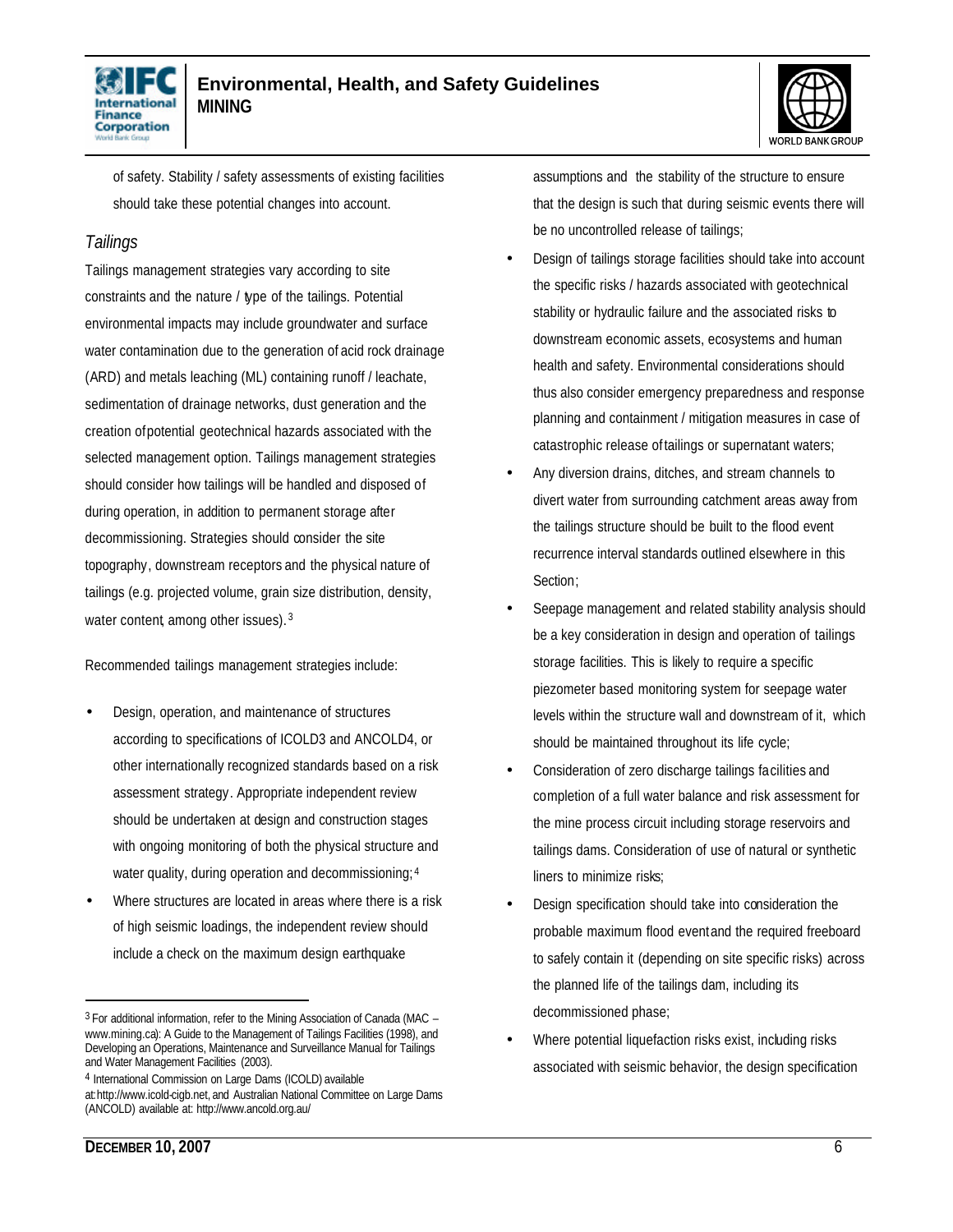### **International Finance Corporation**

#### **Environmental, Health, and Safety Guidelines MINING**



should take into consideration the maximum design earthquake;

- On-land disposal in a system that can isolate acid leachate-generating material from oxidation or percolating water, such as a tailings impoundment with dam and subsequent dewatering and capping. On-land disposal alternatives should be designed, constructed and operated according to internationally recognized geotechnical safety standards;
- Thickening or formation of paste for backfilling of pits and underground workings during mine progression.

Riverine (e.g. rivers, lakes, and lagoons) or shallow marine tailings disposal is not considered good international industry practice. By extension, riverine dredging which requires riverine tailings disposal is also not considered good international practice.

Deep sea tailings placement (DSTP) may be considered as an alternative only in the absence of an environmentally and socially sound land-based alternative and based on an independent scientific impact assessment. If and when DSTP is considered, such consideration should be based on detailed feasibility and environmental and social impact assessment of all tailings management alternatives, and only if the impact assessment demonstrates that the discharge is not likely to have significant adverse effects on marine and coastal resources, or on local communities.

#### *Leach-pad Waste*

Recommended practices for the management of leach-pad waste include the following:

• Leachate collection and treatment should continue until the final effluent criteria are consistentwith guideline values in Section 2.0:

• Decommissioned leach pads should utilize a combination of surface management systems, seepage collection, and active or passive treatment systems to ensure post closure water resource quality is maintained;

#### *Waste Geochemical Characterization*

Mining operations should prepare and implement ore and waste geochemical characterization methods for proper routing of Potentially-Acid-Generating (PAG) ma terials and ARD management programs that include the following elements:

- Conducting a comprehensive series of accelerated leaching tests from feasibility study stage onwards, to evaluate the potential for ARD in all formations foreseen to be disturbed or otherwise exposed by the mine according to internationally recognized methodologies; 5
- Conducting comprehensive ARD / metals leaching (ML) testing / mapping on an ongoing basis with decreasing block size as formations are transferred from long- to medium- and short-term mining plans;
- Implementation of ARD and ML preventive actions to minimize ARD including:
	- o Limiting exposure of PAG materials by phasing of development and construction, together with covering, and/or segregating runoff for treatment
	- o Implementation of water management techniques such as diverting clean runoff away from PAG materials, and segregating "dirty" runoff from PAG materials for subsequent treatment; grading PAG material piles to avoid ponding and infiltration; and removing pit water promptly to minimize acid generation

<sup>5</sup> See U.S. Department of the Interior, Office of Surface Mining, *Acid Mine Drainage Prevention and Mitigation*, available at: http://www.osmre.gov/amdpvm.htm and *Policy for Metal Leaching and Acid Rock Drainage at Mine Sites in British Columbia* (BC MEM 1998) available at: www.em.gov.bc.ca/Mining/MinePer/ardpolicy.htm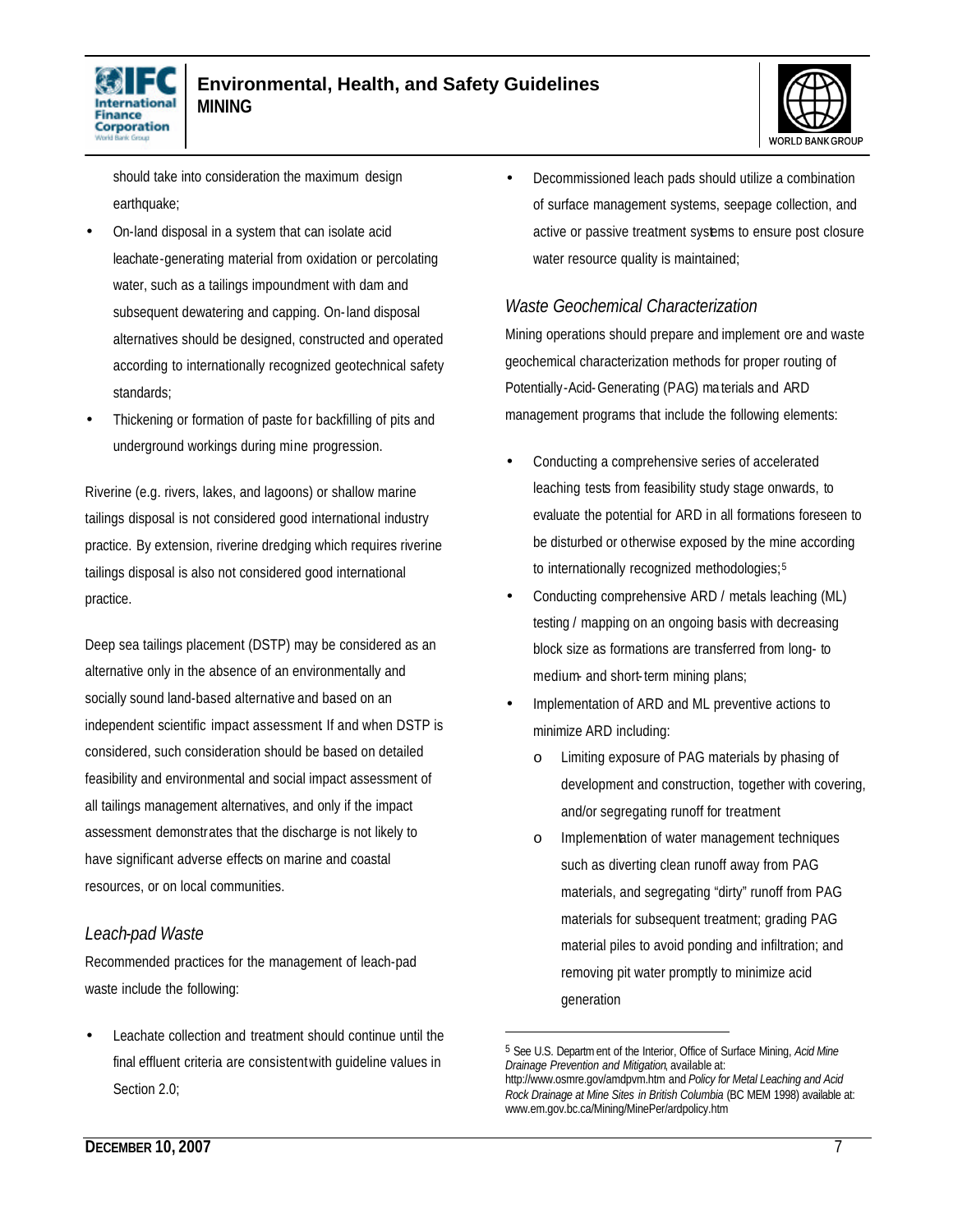



- Controlled placement of PAG materials (including wastes) to provide permanent conditions that avoid contact with oxygen or water including<sup>6</sup>:
	- o Submerging and/or flooding of PAG materials by placing PAG materials in an anoxic (oxygen free) environment, typically below a water cover
	- o Isolating PAG materials above the water table with an impermeable cover to limit infiltration and exposure to air. Covers are typically less of a concern in arid climates where there is limited precipitation, and should be appropriate for local climate and vegetation (if any)
	- o Blending of PAG materials with non-PAG or alkaline materials can also be employed to neutralize acid generation, as appropriate. Blending should be based on full characterization of each of the blended materials, the ratio of alkaline materials to acid generating materials, the case histories of failed operations, and the need for static and long-term kinetic tests.

#### *General Non-Hazardous Waste*

Recommended practices for the management of household and non-process related industrial waste include the following:

- Non-hazardous solid wastes should be managed according to the recommendations presented in the **General EHS Guidelines**;
- Non-hazardous solid waste should be collected for recycling or disposal at an approved sanitary landfill. External landfills should be audited by the mine to ensure appropriate waste management practices. When such a facility is not available within a feasible distance, the mine should establish and operate its own with appropriate

regulatory permits and scientifically defensible studies that can demonstrate that the disposal of the hazardous waste will not impact human health and the environment<sup>7</sup>

• Non-hazardous solid waste should not be disposed of together with waste rock or overburden except under exceptional circumstances to be fully documented in the environmental and social assessment of the project.

#### *Hazardous Waste*

Recommended practices for the management of hazardous waste include the following:

- Hazardous waste, including waste oils and chemicals, spent packaging materials and containers, should be managed as described in the **General EHS Guidelines**;
- Hazardous waste should be handled by specialized providers (in accordance with regulatory permi ts) of hazardous waste management facilities specifically designed and operated for this purpose. When such services are unavailable within a feasible distance of the mine, the mine should establish and operate its own waste facility with the necessary permits;
- Combustion of waste oils should preferably be undertaken as a supplementary fuel in power generation facilities and in accordance with emissions guidelines applicable to combustion sources (see the **General EHS Guidelines** and the EHS Guidelines for Thermal Power).

#### **Hazardous Materials**

 $\overline{a}$ 

Hazardous materials should be handled, stored, and transported so as to avoid leaks, spills or other types of accidental releases into soils, surface water, and groundwater resources. In order to minimize the risk associated with accidental spills from storage

<sup>6</sup> Ibid (for additional information on placement).

<sup>7</sup> Detailed guidance on the design and operation of waste management facilities is provided in the EHS Guidelines for Waste Management Facilities .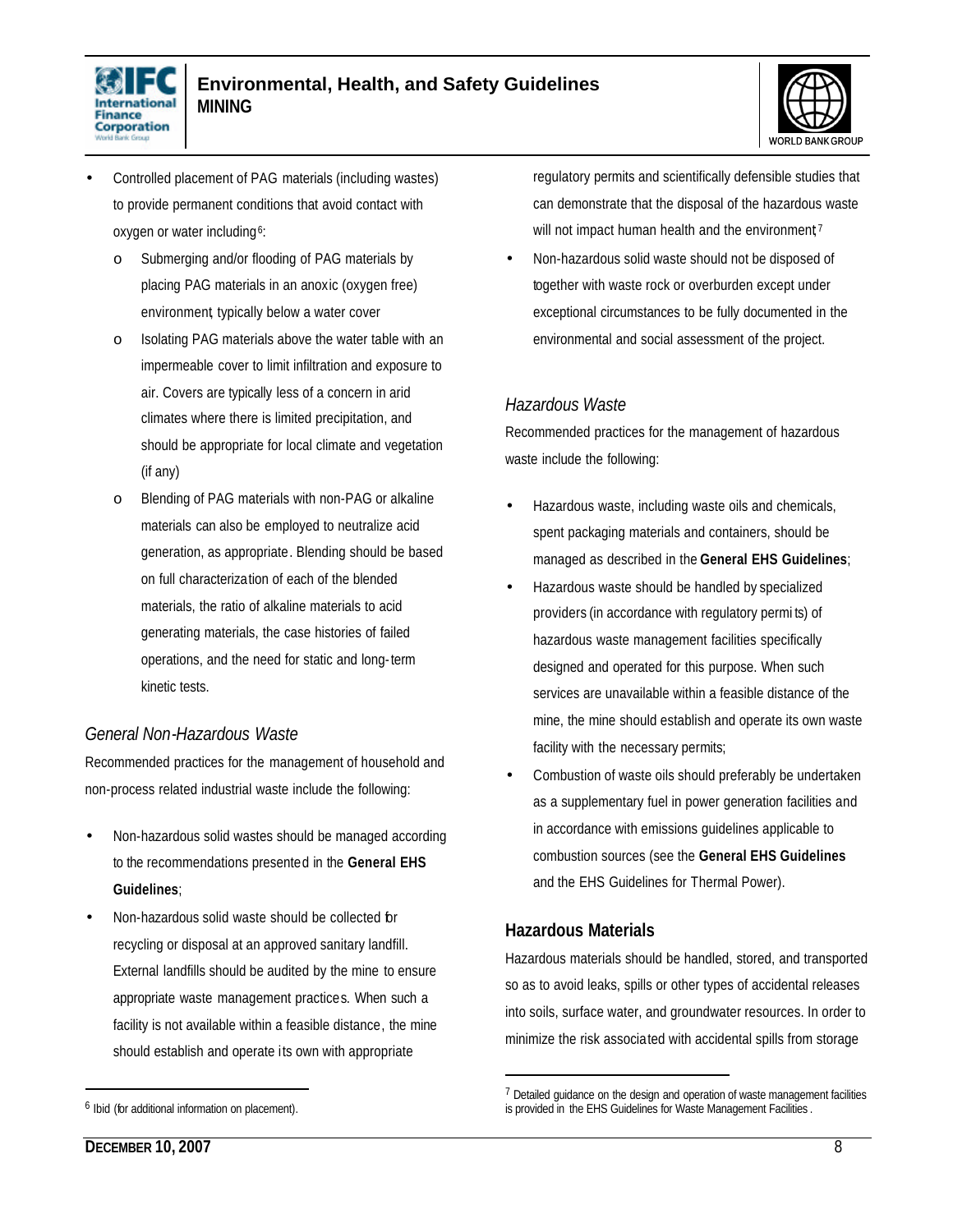



tanks and pipelines (e.g. tailings pipelines) the recommended mitigation measures include:

- Providing secondary containment to restrict movement into receiving water bodies (e.g. sumps, holding areas, impermeable liners), for example:
	- o Constructing pipelines with double-walled or thickwalled sections at critical locations (e.g. large stream crossings)
	- o Installing shutoff valves to minimize spill volumes and to isolate flow in critical areas

Additional detailed guidance for hazardous materials management including spill prevention and control planning for the handling, storage, and transport of such materials as fuels and chemicals is provided in the **General EHS Guidelines**. .

#### *Cyanide*

Cyanide use should be consistent with the principles and standards of practice of the International Cyanide Management Code.<sup>8</sup> The Cyanide Code includes principles and standards applicable to several aspects of cyanide use including its purchase (sourcing), transport, handling / storage, use, facilities decommissioning, worker safety, emergency response, training, and public consultation and disclosure. The Code is a voluntary industry program developed through a multi-stakeholder dialogue under the auspices of the United Nations Environment Programme and administered by the International Cyanide Management Institute.

#### **Land Use and Biodiversity**

Habitat alteration is one of the most significant potential threats to biodiversity associated with mining. Habitat alteration may occur during any stage of the mine cycle with the greatest

potential for temporary or permanent alteration of terrestrial and aquatic habitats occurring during construction and operational activities. Additionally, exploration activities often require the development of access routes, transportation corridors, and temporary camps to house workers which may all result in varying degrees of land-clearing and population in-migration.

Depending on the type of mining, development and construction activities often require land clearing for the mine as well as for the process plant, tailings facility, waste and stockpile areas, and infrastructure such as buildings, roads, construction camps, town sites, water management structures, power plant, transmission lines and access corridors to the mine site.

The protection and conservation of biodiversity is fundamental to sustainable development. Integrating conservation needs and development priorities in a way that meets the land use needs of local communities is often a critical issue for mining projects. Recommended strategies include consideration of the following:

- Whether any critical natural habitats <sup>9</sup> will be adversely impacted or critically endangered or endangered species reduced;
- Whether the project is likely to impact any protected areas;
- The potential for biodiversity offset projects (e.g. proactive management of alternative high biodiversity areas in cases where losses have occurred on the main site due to the mining development) or other mitigative measures;
- Whether the project or its associated infrastructure will encourage in-migration, which could adversely impact biodiversity and local communities;

 $\overline{a}$ 

<sup>8</sup> International Cyanide Management Code available at: http://www.cyanidecode.org/

<sup>9</sup> As defined in IFC's Performance Standard (PS ) 6 – Biodiversity Conservation and Sustainable Natural Resource Management. Readers should consult the definition and requirements applicable to Critical Habitat in the PS.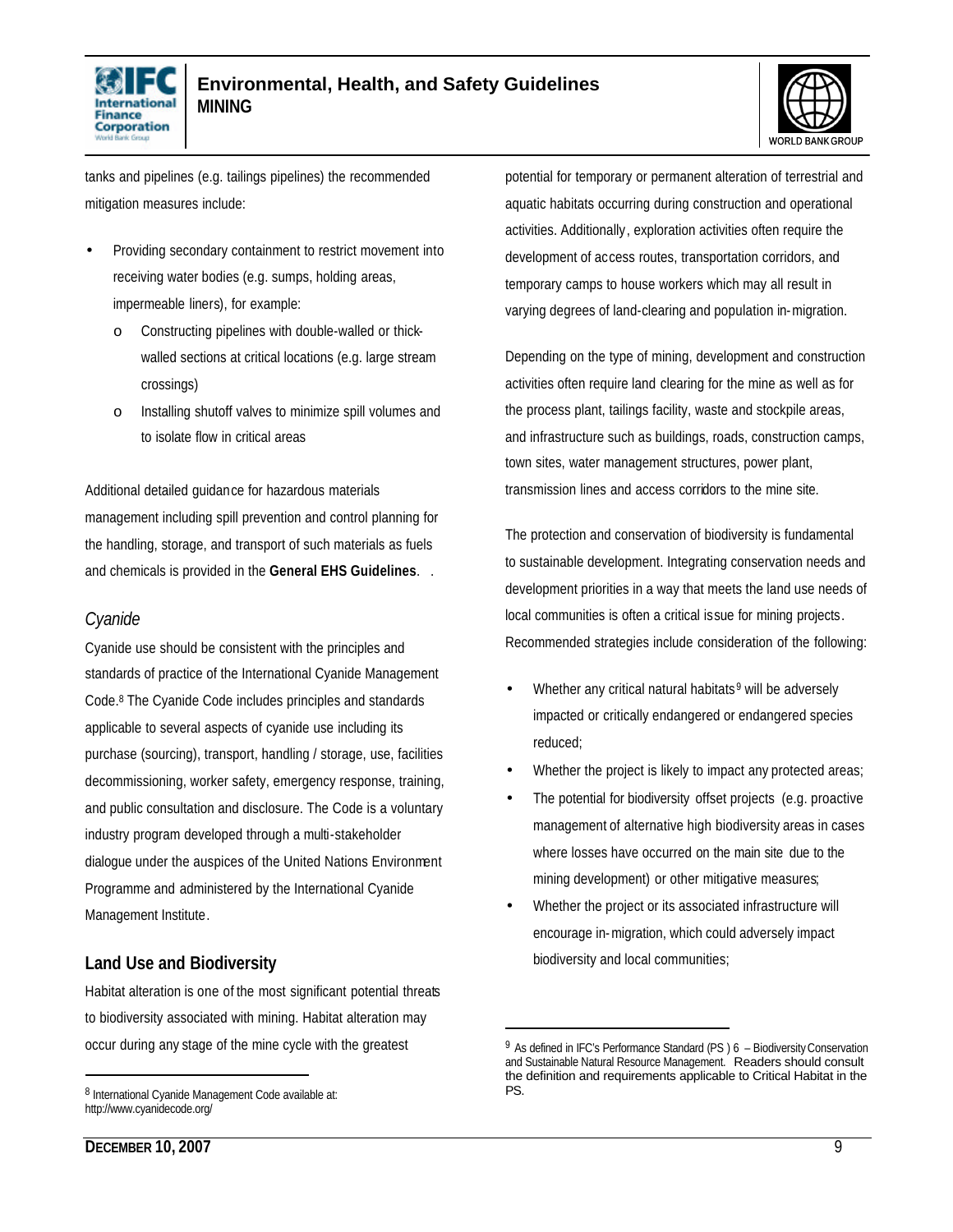



- Consideration of partnerships with internationally accredited scientific organizations to, for example, undertake biodiversity assessments, conduct ongoing monitoring, and manage biodiversity programs;
- Consultation with key stakeholders (e.g. government, civil society, and potentially affected communities) to understand any conflicting land use demands and the communities dependency on natural resources and / or conservation requirements that may exist in the area.

#### *Terrestrial Habitats*

Temporary and permanent terrestrial habitat alteration should be minimized to the extent feasible and be consistent with the requirement to protect and preserve critical habitat. Recommended management strategies include<sup>10</sup>:

- Siting access routes and facilities in locations that avoid impacts to critical terrestrial habitat, and planning exploration and construction activities to avoid sensitive times of the year;
- Minimizing disturbance to vegetation and soils;
- Implementation of mitigation measures appropriate for the type of habitat and potential impacts including, for example, post-operation restoration (which may include baseline inventories, evaluations, and eventual rescue of species), offset of losses, or compensation of direct users;
- Avoiding or minimizing the creation of barriers to wildlife movement, or threats to migratory species (such as birds) and providing alternative migration routes when the creation of barriers cannot be avoided;
- Planning and avoiding sensitive areas and implementing buffer zones;
- Conducting activities such that the risk of landslides, debris or mud flows, and bank or alluvial fan destabilization is minimized;
- Implementing soil conservation measures (e.g. segregation, proper placement and stockpiling of clean soils and overburden material for existing site remediation); key factors such as placement, location, design, duration, coverage, reuse, and single handling should be considered;
- Where topsoil is pre-stripped, it should be stored for future site rehabilitation activities. Topsoil management should include maintenance of soil integrity in readiness for future use. Storage areas should be temporarily protected or vegetated to prevent erosion;
- Conserving the quality and composition of growth medium for use (e.g. for capping) during site reclamation and closure activities;
- Ensuring that the growth medium is sufficient to support native plant species appropriate for the local climate and consistent with proposed future land uses. Overall thickness of the growth medium should be consistent with surrounding undisturbed areas and future land use;
- Manage vegetation growth along access roads and at permanent above-ground facilities. Remove invasive plant species and replant native species. Vegetation control should employ biological, mechanical and thermal vegetation control measures and avoid the use of chemical herbicides as much as possible.

If it is demonstrated that the use of herbicides is required to control vegetation growth along access roads or at facilities, then personnel should be trained in their use. Herbicides that should be avoided include those listed under the World Health Organization (WHO) recommended Classification of Pesticides by Hazard Classes 1a and 1b, the WHO recommended

<sup>10</sup> Additional information on biodiversity conversation strategies can be found at "Integrating Mining and Biodiversity Conservation – Case Studies from around the world" (IUCN and ICMM, 2004) and "Good Practice Guidance for Mining and Biodiversity" (ICMM 2006).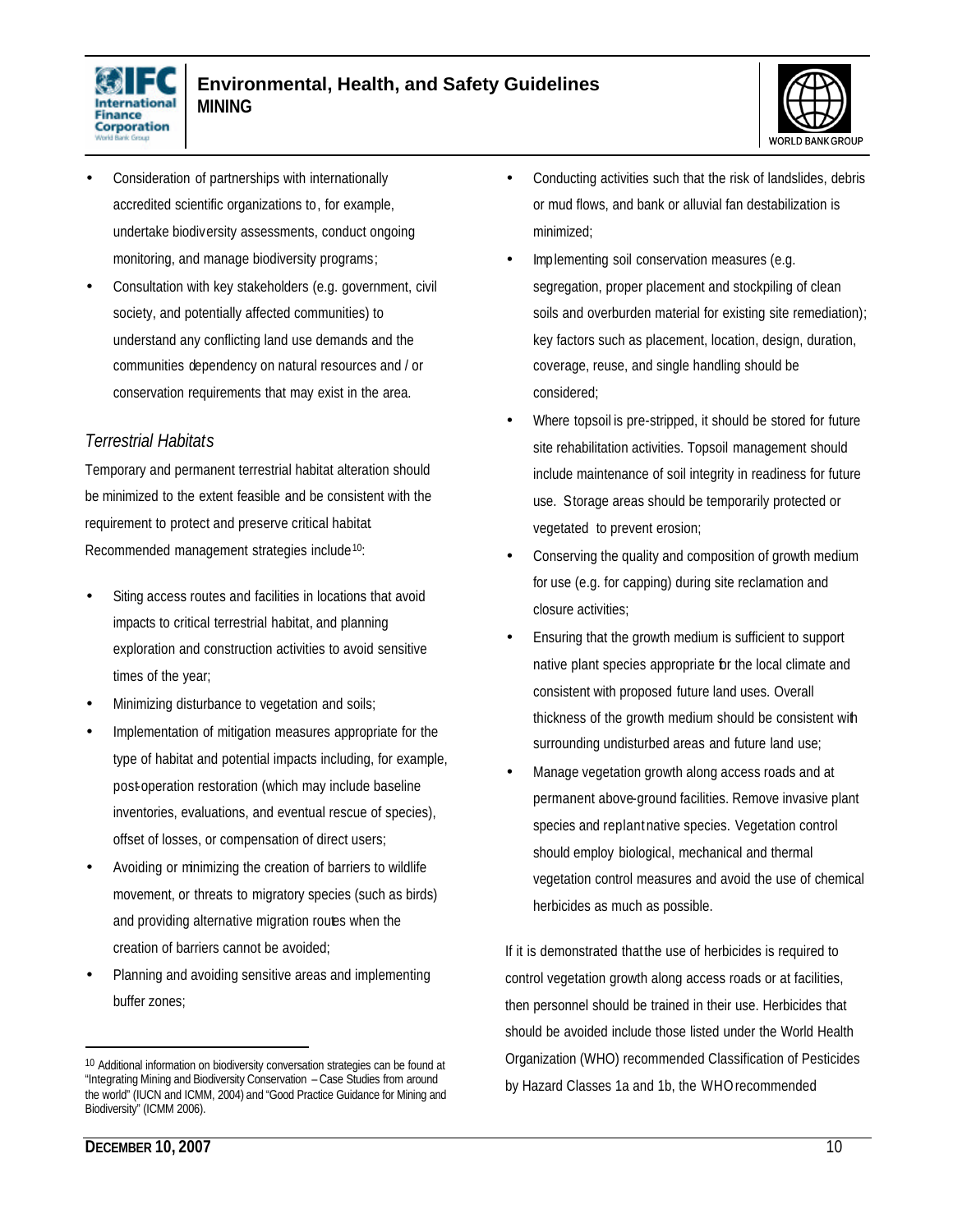



Classification of Pesticides by Hazard Class II (if the project host country lacks restrictions on distribution and use of these chemicals, or if they are likely to be accessible to personnel without proper training, equipment, and facilities to handle, store, apply, and dispose of these products properly), and Annexes A and B of the Stockholm Convention, except under the conditions noted in the convention. <sup>11</sup>

#### *Aquatic Habitats*

Aquatic habitats may be altered through changes in surface water and groundwater regimes, and resulting increased pressures on fish and wildlife communities. Earth-moving operations may mobilize sediment which can enter watercourses and disrupt water quality and quantity. Recommended management strategies include the following:

- Minimizing the creation and extent of new access corridors;
- Decommissioning and re-vegetating exploration access routes, and installing barricades to limit access;
- Maintaining, to the extent possible, natural drainage paths and restoring them if they are disrupted;
- Maintaining water body catchment areas equal or comparable to pre-development conditions;
- Protecting stream channel stability by limiting in-stream and bank disturbance, and employing appropriate setbacks from riparian zones;
- Attenuating surface runoff from high precipitation events using on-site storage and water management infrastructure (e.g. storage ponds, sumps, low gradient ditches, clean water diversions);
- Designing temporary and permanent bridges and culverts to manage peak flows depending on the associated potential risk;

• Constructing, maintaining, and reclaiming watercourse crossings that are stable, safe for the intended use, and that minimize erosion, mass wasting and degradation of the channel or lake bed.

#### *Marine Habitats*

Aquatic habitats in marine environments may be altered by marine dredge mining, deep sea mining, off- shore loading activities, port construction, and tailings disposal. Rivers and run off impacted by mining operations can also impact the marine environment. Key impacts of concern to the marine environment may include habitat disturbance and destruction, suspension of sediment in the water column, change in water temperature, and changed water quality . Project sponsors should engage the services of appropriate specialists to carry out marine impact assessments which also include socioeconomic impacts (e.g. impacts on fishing grounds). Assessment and management of impacts should be in compliance with applicable host-country commitments to international conventions, including the United Nations Convention on the Law of the Sea.<sup>12</sup>

#### **Air Quality**

 $\overline{a}$ 

Management of ambient air quality at mine sites is important at all stages of the mine cycle. Airborne emissions may occur during each stage of the mine cycle, although in particular during exploration, development, construction, and operational activities. The principal sources include fugitive dust from blasting, exposed surfaces such as tailings facilities, stockpiles, waste dumps, haul roads and infrastructure, and to a lesser extent, gases from combustion of fuels in stationary and mobile

<sup>11</sup> Stockholm Convention on Persistent Organic Pollutants (2001).

<sup>12</sup> The United Nations Convention on the Law of the Sea (1982) includes numerous requirements applicable to navigation, resource use, and resource protection in the territorial sea and contiguous zone of signatory states. The full text of the convention is available at: http://www.un.org/Depts/los/index.htm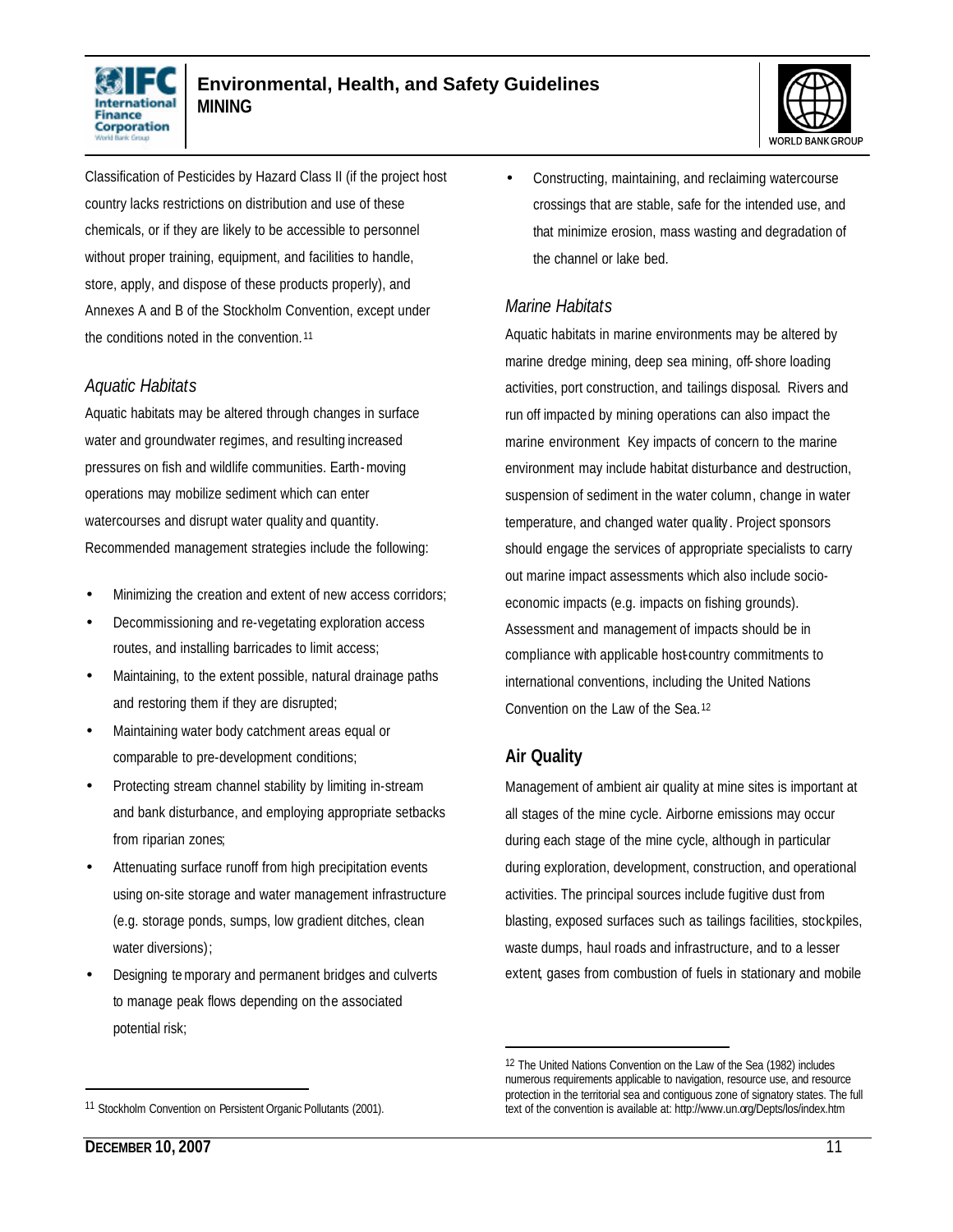



equipment. Guidance on ambient air quality considerations is provided in the **General EHS Guidelines**.

#### *Dust*

Fugitive dust emissions from the dry surfaces of tailings facilities, waste dumps, stockpiles and other exposed areas should be minimized. Recommended dust management strategies include:

- Dust suppression techniques (e.g. wetting down, use of allweather surfaces, use of agglomeration additives) for roads and work areas, optimization of traffic patterns, and reduction of travel speeds;
- Exposed soils and other erodible materials should be revegetated or covered promptly;
- New areas should be cleared and opened-up only when absolutely necessary;
- Surfaces should be re-vegetated or otherwise rendered non-dust forming when inactive;
- Storage for dusty materials should be enclosed or operated with efficient dust suppressing measures;
- Loading, transfer, and discharge of materials should take place with a minimum height of fall, and be shielded against the wind, and consider use of dust suppression spray systems ;
- Conveyor systems for dusty materials should be covered and equipped with measures for cleaning return belts.

#### *Gaseous Emissions*

The main sources of gaseous emissions are from combustion of fuels in power generation installations, mobile emissions, methane emissions and from drying, roasting, and smelting operations. Recommended emissions reduction and control strategies for stationary steam and power generation activities from sources with a capacity equal to or lower than 50 Megawatt thermal (MWth) and from mobile sources are addressed in the

**General EHS Guidelines**. Power sources with a capacity greater than 50MWth are addressed in the EHS Guidelines for Thermal Power.

#### *Smelting and Roasting*

General recommendations related to smelting and refining may be found in the EHS Guidelines for Base Metal Smelting and Refining. However, there are a few issues which are specific to the roasting and smelting of precious metals.

Many producers of precious metals smelt metal on site prior to shipping to off site refineries. Typically gold and silver is produced in small melting / fluxing furnaces which produce limited emissions but have the potential for mercury emissions from certain ores. Testing should be undertaken prior to melting to determine whether a mercury retort is required for mercury collection.

Operations that employ roasting of concentrates are often associated with elevated levels of mercury, arsenic and other metals as well as SO2 emissions. Recommended management strategies include:

- Operations at controlled temperature (higher temperature roasters generally cause more problems of contaminant control)
- Inclusion of an appropriate gas scrubbing system

Smelting of Platinum Group Metals (PGM) is similar to nickel and aluminumsmelting. Care should be taken to avoid formation of nickel carbonyl and chromium VI during the smelting process. Where methane drainage (venting) is practiced, consideration should be given to beneficial utilization of the gas.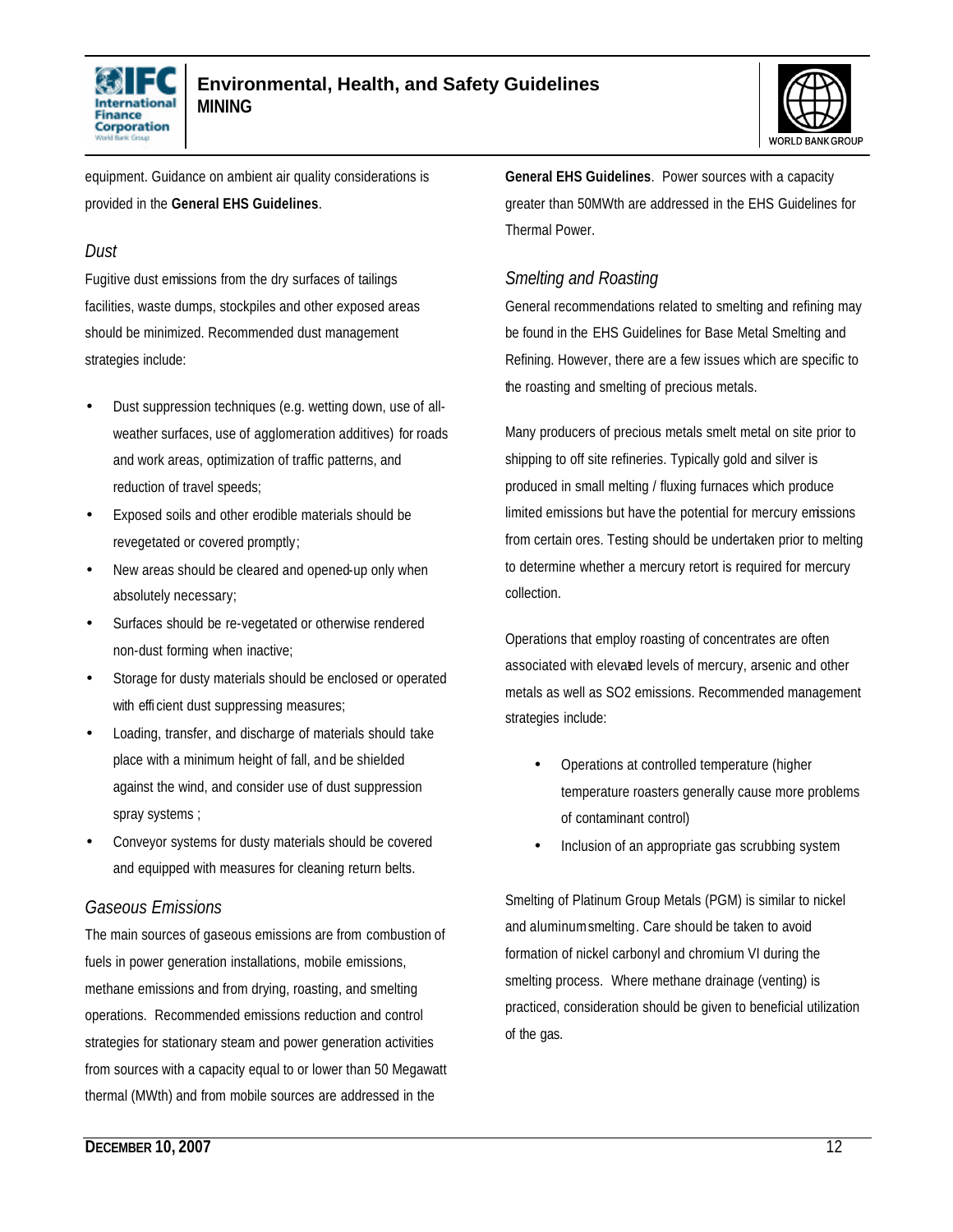

**MINING**



#### **Noise and Vibration**

Sources of noise emissions associated with mining may include noise from vehicle engines, loading and unloading of rock into steel dumpers, chutes, power generation, and other sources related to construction and mining activities. Additional examples of noise sources include shoveling, ripping, drilling, blasting, transport (including corridors for rail, road, and conveyor belts), crushing, grinding, and stockpiling. Good practice in the prevention and control of noise sources should be established based on the prevailing land use and the proximity of noise receptors such as communities or community use areas. Recommended management strategies include:

- Noise levels at the nearest sensitive receptor should meet the noise guidelines in the **General EHS Guidelines;**
- Where necessary, noise emissions should be minimized and controlled through the application of techniques which may include:
	- o Implementation of enclosure and cladding of processing plants
	- o Installation of proper sound barriers and / or noise containments, with enclosures and curtains at or near the source equipment (e.g. crushers, grinders, and screens)
	- o Installation of natural barriers at facility boundaries, such as vegetation curtains or soil berms
	- o Optimization of internal-traffic routing, particularly to minimize vehicle reversing needs (reducing noise from reversing alarm) and to maximize distances to the closest sensitive receptors

The most significant vibrations are usually associated with blasting activities; however vibrations may also be generated by many types of equipment. Mines should minimize significant sources of vibration, such as through adequate design of crusher foundations. For blasting-related emissions (e.g.

vibration, airblast, overpressure, or fly rock), the following management practices are recommended:

- Mechanical ripping should be used, where possible, to avoid or minimize the use of explosives;
- Use of specific blasting plans, correct charging procedures and blasting ratios, delayed / microdelayed or electronic detonators, and specific in-situ blasting tests (the use of downhole initiation with short-delay detonators improves fragmentation and reduces ground vibrations);
- Development of blast design, including a blasting-surfaces survey, to avoid overconfined charges, and a drill-hole survey to check for deviation and consequent blasting recalculations;
- Implementation of ground vibration and overpressure control with appropriate drilling grids;
- Adequately designing the foundations of primary crushers and other significant sources of vibrations.

#### **Energy Use**

Among the most significant energy consuming activities in mining are transport, exploration activities, drilling, excavation, extraction, grinding, crushing, milling, pumping, and ventilation processes. Recommended energy conservation measures include the following:

- Use of non-invasive technologies such as remote sensing and ground-based technologies to minimize exploratory digging and drilling;
- Correctly sizing motors and pumps used in the excavation, ore moving, ore crushing, and ore handling process, as well as using adjustable speed drives (ASDs) in applications with highly varying load requirements.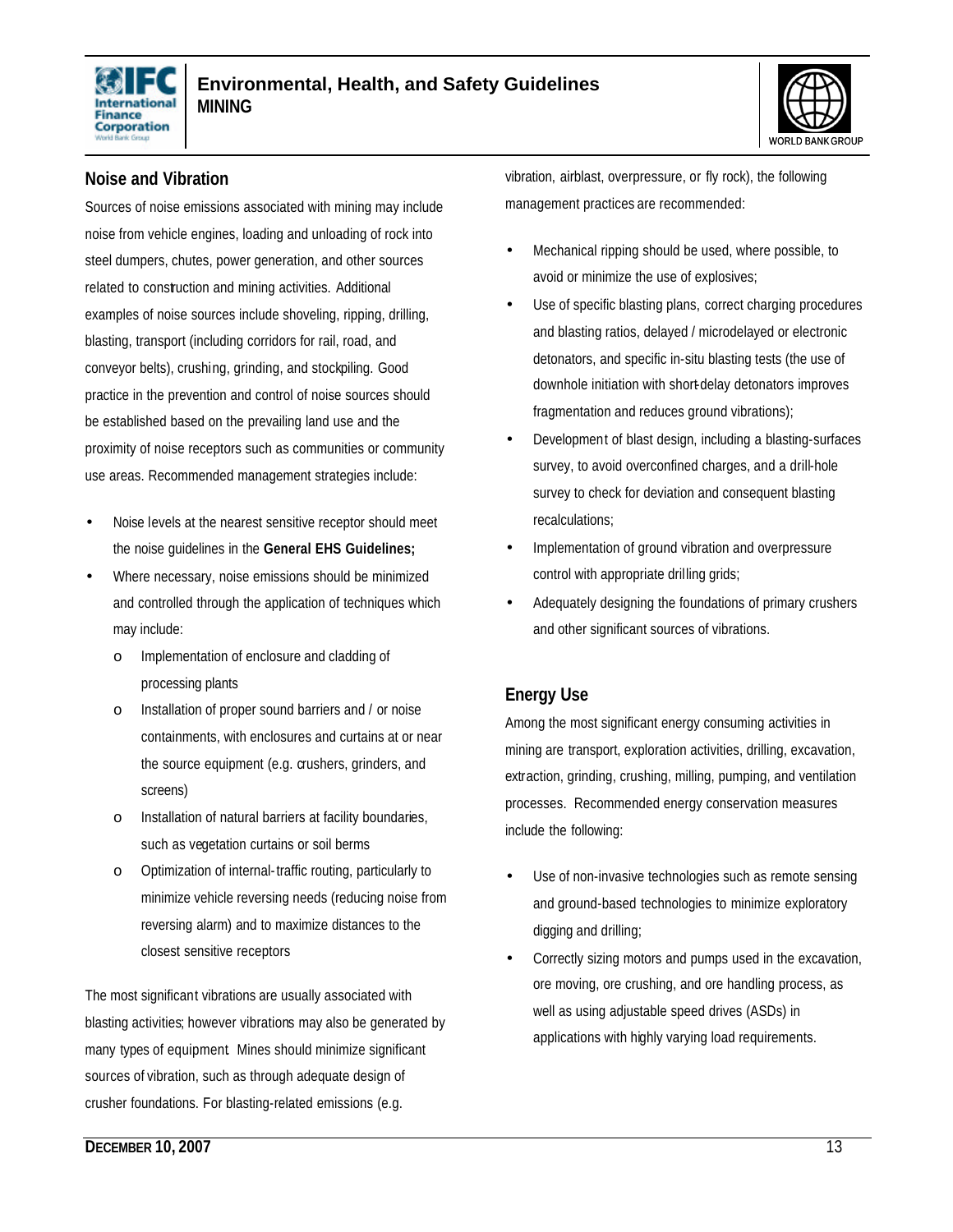



#### **Visual Impact**

Mining operations, and in particular surface mining activities, may result in negative visual impacts to resources associated with other landscape uses such as recreation or tourism. Potential contributors to visual impacts include highwalls, erosion, discolored water, haul roads, waste dumps, slurry ponds, abandoned mining equipment and structures, garbage and refuse dumps, open pits, and deforestation. Mining operations should prevent and minimize negative visual impacts through consultation with local communities about potential post-closure land use, incorporating visual impact assessment into the mine reclamation process. Reclaimed lands should, to the extent feasible, conform to the visual aspects of the surrounding landscape. The reclamation design and procedures should take into consideration the proximity to public viewpoints and the visual impact within the context of the viewing distance. <sup>13</sup> Mitigation measures may include strategic placement of screening materials including trees and use of appropriate plant species in the reclamation phase as well as modification in the placement of ancillary facilities and access roads.

### **1.2 Occupational Health and Safety**

Mining activities should seek to provide an operation where people are able to work without being injured and where the health of the workforce is promoted. Facility -specific occupational health and safety hazards should be identified based on job safety analysis or comprehensive hazard or risk assessment using established methodologies such as a hazard identification study [HAZID], hazard and operability study [HAZOP], or a quantitative risk assessment [QRA]. As a general approach, health and safety management planning should

include the adoption of a systematic and structured approach for prevention and control of physical, chemical, biological, and radiological health and safety hazards described in the **General EHS Guidelines**.

Occupational health and safety issues occur during all phases of the mine cycle and can be classified according to the following categories:

- General workplace health and safety
- Hazardous substances
- Use of explosives
- Electrical safety and isolation
- Physical hazards
- Ionizing radiation
- Fitness for work
- Travel and remote site health
- Thermal stress
- Noise and vibration
- Specific hazards in underground mining (Fires, explosions, confined spaces and oxygen deficient atmospheres)

#### **General Workplace Health and Safety**

Recommended strategies to manage general workplace safety hazards include the following:

- Mining exploration and development activities should manage occupational health and safety hazards as part of a comprehensive health and safety management plan incorporating the following aspects:
	- o Preparation of emergency response plans specifically applicable to exploration and production activities (considering the often geographically isolated nature of mining sites) and including the provision and

<sup>&</sup>lt;sup>13</sup> An example of a visual impact assessment methodology that can be used to help prioritize prevention and mitigation measures includes the United States Bureau of Land Management's Visual Resource Contrast Rating system (http://www.blm.gov/nstc/VRM/8431.html)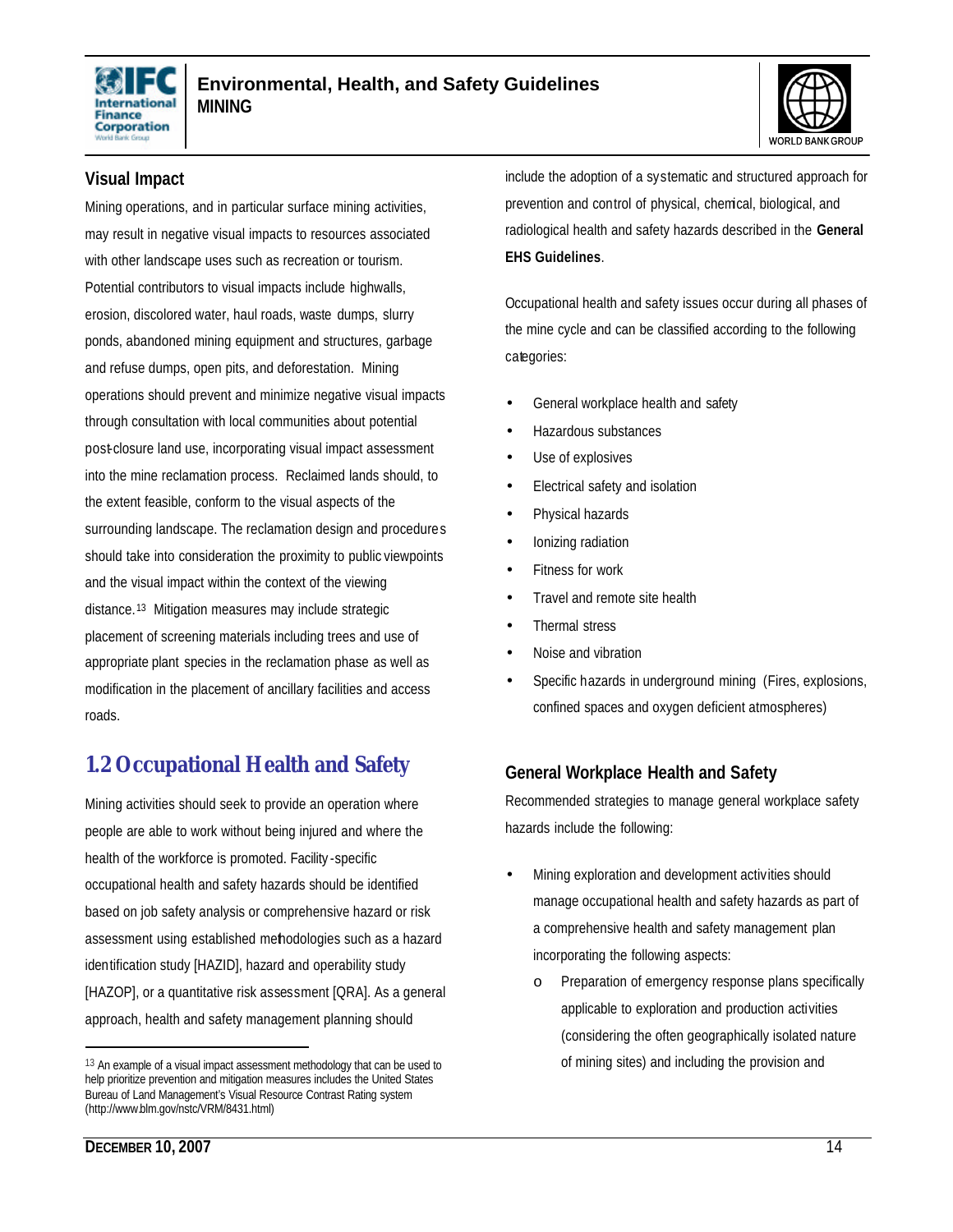



maintenance of necessary emergency response and rescue equipment;

- o Sufficient number of first aid trained employees to respond to emergencies;
- o Implementation of specific personnel training on worksite health and safety management including a communication program with a clear message about corporate management's commitment to health and safety. The communication program should also include regular meetings such as daily talks prior to initiation of work shifts;
- Integration of behavioral considerations into health and safety management, including on-the-job behavioral observation processes;
- o Training of employees on the recognition and prevention of occupational hazards specifically applicable to work in remote areas such as safety with respect to wildlife; protection against the elements; thermal stress; acclimatization; disease exposure; and navigational aids to avoid becoming lost;
- Illumination systems should be adequate and safe 14 for the planned working conditions in travel paths, mine working areas, and within and around surface facilities and dumpsites of mines (see the illumination guideline values presented in Section 2.0). Additional illumination guidance includes adherence to local standard requirements for illumination for mobile equipment operating above ground and on public roads;<sup>15</sup>
- Signage in hazardous and risky areas, installations, materials, safety measures, emergency exits, and other such areas should be in accordance with international standards (including standards of cleanliness, visibility and

reflectance in areas of potentially poor illumination or sources of dust and pollution), be known and easily understood by workers, visitors, and as appropriate the general public;

- To the extent that alternative technologies, work plans or procedures cannot eliminate or sufficiently reduce a hazard or exposure, the mine operators should provide workers and visitors with the necessary personal protective equipment (PPE), and provide instruction and monitoring in their appropriate maintenance and use. Applicable PPE include, at a minimum, safety helmets and footwear, in addition to ear, eye, and hand protection devices.
- Occupational health assessments should be conducted for employees on a regular basis, based on exposure to risk. Medical records should be retained for at least 20 years.

#### **Hazardous Substances**

Working areas should be provided with adequate ventilation and dust/ fume extraction systems to ensure that inhalation exposure levels for potentially corrosive, oxidizing, reactive or siliceous substances are maintained and managed at safe levels as described in the **General EHS Guidelines**. In addition eye wash and emergency shower systems should be provided in areas where there exists the possibility of chemical contamination of workers and the need for rapid treatment. Materials Safety Data Sheets (MSDSs) should be available for all hazardous materials held on site.

#### **Use of Explosives**

Blasting activities that may result in safety impacts are typically related to accidental explosion and poor coordination and communication of blasting activities. Recommended explosives management practices include:

<sup>14</sup> Considering the need to avoid such things as glare or potential sources of ignition.

<sup>15</sup> As a general rule, mobile equipment should produce an illumination level of 50 Lux across the passage at a distance of 1.5 times the stopping distance.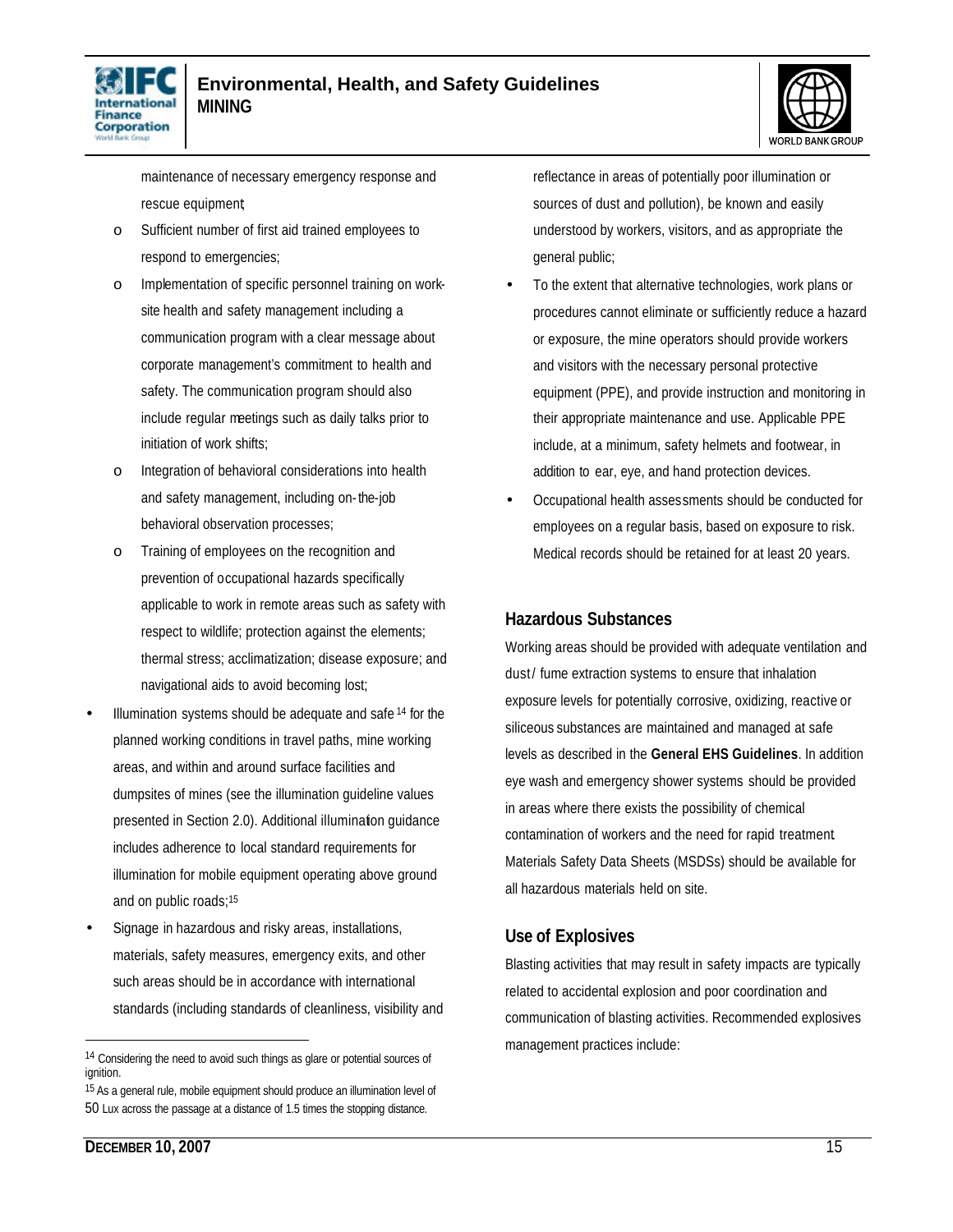



- Using, handling, and transporting explosives in accordance with local and / or national explosives safety regulations;
- Assigning certified blasters or explosives experts to conduct blasts;
- Actively managing blasting activities in terms of loading, priming, and firing explosives, drilling near explosives, misfired shots and disposal;
- Adoption of consistent blasting schedules, minimizing blast-time changes;
- Specific warning devices (e.g. horn signals, flashing lights) and procedures should be implemented before each blasting activity to alert all workers and third parties in the surrounding areas (e.g. the resident population). Warning procedures may need to include traffic limitation along local roadways and railways;
- Specific personnel training on explosives handling and safety management should be conducted;
- Blasting-permit procedures should be implemented for all personnel involved with explosives (handling, transport, storage, charging, blasting, and destruction of unused or surplus explosives);
- Blasting sites should be checked post-blast by qualified personnel for malfunctions and unexploded blasting agents, prior to resumption of work;
- Specific audited procedures should be implemented for all activities related to explosives (handling, transport, storage, charging, blasting, and destruction of unused or surplus explosives) in accordance with relevant national or internationally recognized fire and safety codes;
- Qualified security personnel should be used to control transport, storage, and use of explosives on site.

#### **Electrical Safety and Isolation**

Electrical safety and isolation of all sources of hazardous energy and hazardous substances should be undertaken in accordance

with the **General EHS Guidelines**. Recommended management practices for mining operations include:

- Development of electrical competency standards and safe work procedures for all electrical work, including construction, decommissioning and demolition of electrical equipment;
- Use of electrical safety devices on all final distribution circuits, and appropriate testing schedules applied to such safety systems;
- All sources of hazardous energy or hazardous substances should have written procedures for isolation, identifying how the system, plant or equipment can be made and kept safe.

#### **Physical hazards**

Physical hazards in mining activities may include: the threat of landslides, rockfalls, face slumping, or land collapse in aboveground or underground mining environments; hazards related to transport (e.g. trucks, elevated haul roads, and railways), hazards related to height and falling, and use of fixed and mobile equipment, lifting and hoisting devices, and moving machinery.. Recommended prevention and control strategies include:

#### *Geotechnical Safety*

• Planning, designing, and operating all structures such as open pits, waste dumps, tailing dams, containment facilities and underground excavations such that geotechnical risks are appropriately managed throughout the entire mine cycle. Additional levels of safety should be applied in active seismic areas and those potentially exposed to extreme climatic events. Systematic monitoring and regular review of geotechnical stability data should be carried out Long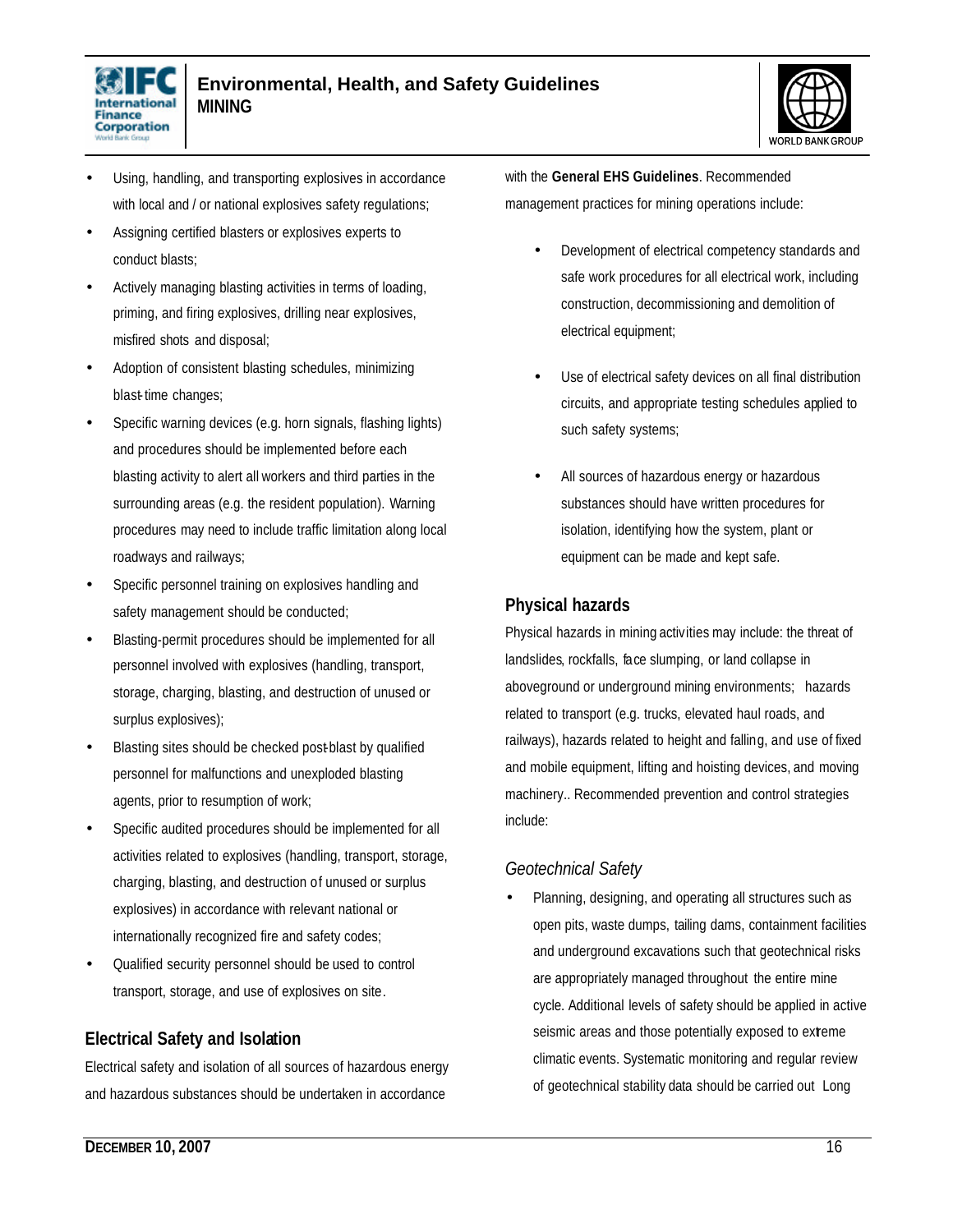



term stability of worked-out sites should be adequately addressed for both surface and underground mines;

- For waste dumps, fills and other containment structures, static safety factors should be established based on the level of hazard for the operational phase of a facility and at closure;
- Potential change of geotechnical properties in dumps due to chemical or biologically catalyzed weathering should be considered. Design of new facilities has to provide for such potential deterioration of geotechnical properties with higher factors of safety. Stability / safety assessments of existing facilities should take these potential changes into account;
- Accurate assessment of worksite safety from rockfall and/or landslide should be conducted. Particular attention should be given after heavy rainfall, seismic events and after blasting activities. Risks should be minimized by appropriate bench and pit slope design, blast pattern design, rock scaling, protective berms and minimizing traffic.
- Assessment of the natural topography around the mine site, as well as mine related infrastructure such as cut slopes, road alignments should be included in geotechnical stability analyses. Especially in tropical climates or seismic zones with deeply weathered soils and high precipitation, natural geotechnical risks may exist even before the start of mining activities. These conditions can be especially hazardous for settlements / housing related to mining activities. Especially underground, but also for surface features, modern topographical 3D deformation measurements and related specific processing and evaluation software should be the standard method for stability monitoring.

#### *Machine and Equipment Safety*

To prevent and control hazards related to machine and equipment use, measures for the enhancement of visibility should be applied throughout the mine. Specific visibility management practices may include the following:

- Use of contrast coloring on equipment / machinery, including the provision of reflective markings to enhance visibility;
- Use of moving equipment/ machinery equipped with improved operator sight lines;<sup>16</sup>
- Issuing workers high visibility clothing;
- Use of reflective markings on structures, traffic junctions, and other areas with a potential for accidents (e.g. walls in static locations should be whitewashed for improved reflectance);
- Use of appropriate illumination for the immediate operating areas of frequently turning and reversing equipment/ machinery;
- Installing safety barriers in high-risk locations of internal roads / transport corridors. Barriers may be constructed with refuse or other materials capable to stopping vehicles.

Recommendations for the management of work in confined spaces or excavations, and work at heights, are provided in the **General EHS Guidelines.**

#### **Ionizing Radiation**

 $\overline{a}$ 

Where natural radiation hazards exist, the recommended mitigation measures include the following:

• Implementing a radiation dosimetry monitoring program for any areas where workers may be expected to receive

<sup>&</sup>lt;sup>16</sup> Sight lines of new equipment should be assessed using tools such as the United States National Institute of Occupational Safety and Health (NIOSH) Visibility Analysis Software available at: http://www.cdc.gov/niosh/mining/mining/illum/.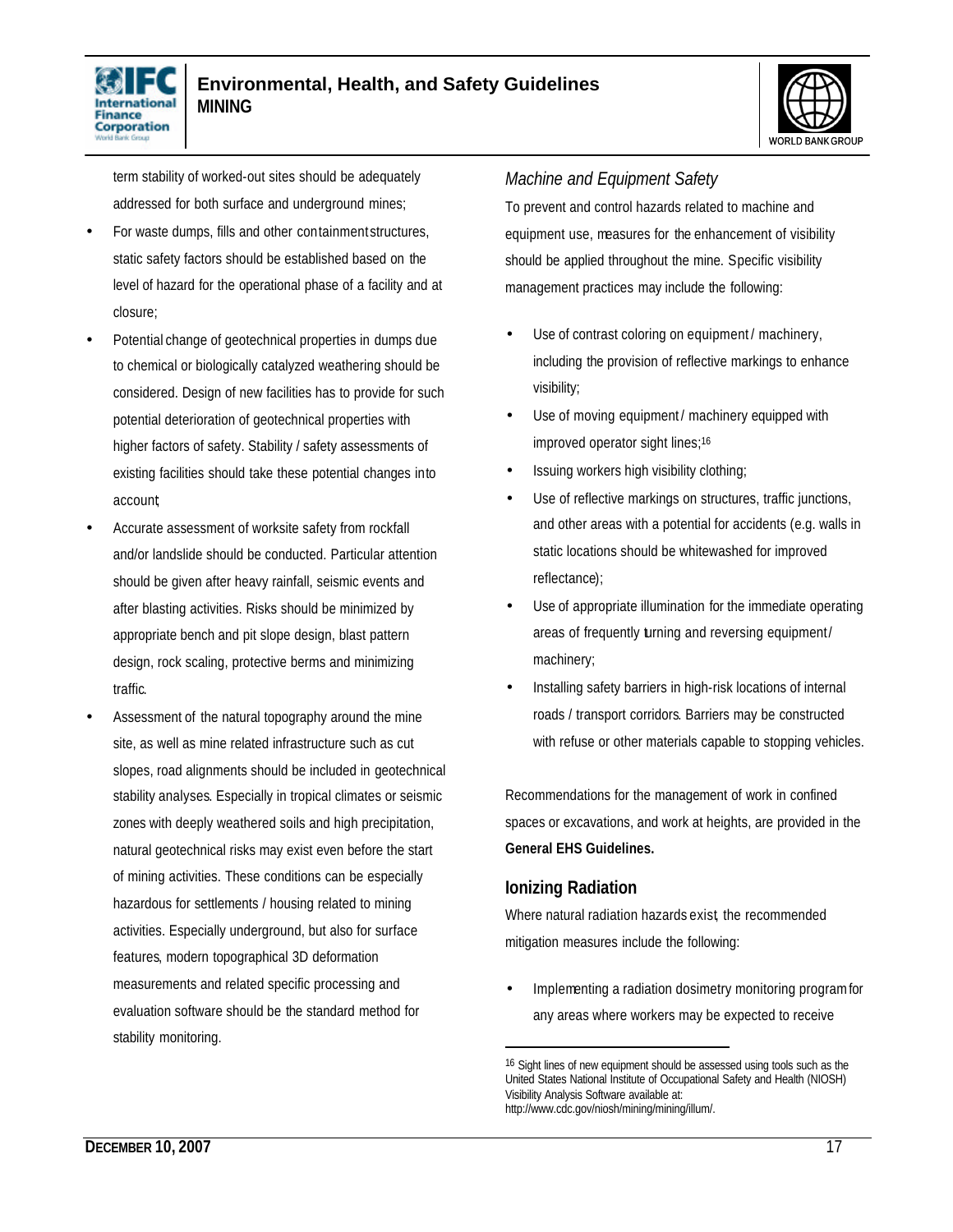



whole body doses of greater than 6 millisieverts in a 12month period (see Effective Dose Limits for Occupational Ionizing Radiation presented in Section 2.0). The program should include workplace assessments as well as personal monitoring.

#### **Fitness for work**

Mining operations often have a number of activities where fatigue or other causes of impaired fitness for work could produce potential for serious injury, equipment damage or environmental impact. A risk assessment should be conducted to identify roles where "fitness for work" (including personal fitness) is required to ensure that the activity is completed with minimized risk. The recommended mitigation measures could include:

- Review of shift management systems to minimize risk of fatigue among employees;
- Tailoring of pre-placement medical exams to the requirements expected of an employee (i.e. good eyesight for a driver);
- Development of an alcohol and other drugs policy for the operation.

#### **Travel and remote site health**

Mining operations are often located in very remote regions, with limited access to high quality emergency or general medical services. To minimize risk from health impacts associated with frequent travel (as seen in exploration teams) and remote sites, the following mitigation measures can be recommended:

- Development of programs to prevent both chronic and acute illnesses through appropriate sanitation and vector control systems;
- Identification of risks associated with operating at altitude;

• Where food is prepared at a mining operation, food preparation, storage and disposal should be reviewed regularly and monitored to minimize risk of illness.

#### **Thermal stress**

Mining operations can require exposure of workers to extreme weather conditions. High temperature conditions generated by industrial processes can also result in thermal stress and should be considered. Thermal stress related to underground operations is discussed later in the document.

#### **Noise and Vibration**

Noise and vibration sources should be managed as described above in Section 1.1. Additional recommendations for the management of occupational exposures to noise and vibrations include:

- Reduction of noise to acceptable occupational exposure levels as described in the **General EHS Guidelines**;
- Ensuring that large equipment (e.g. excavators, dumpers, dozers, wagon-drills, and other automated equipment that requires an operator) is equipped with a soundproof cab;
- After all other options have been explored and implemented, use of personal hearing protection, as described in the **General EHS Guidelines**;
- Exposure to hand-arm vibration from hand and power tools or whole-body vibration from surfaces on which the worker stands or sits should be adequately controlled through the selection and maintenance of equipment which meets occupational vibration exposure standards.

#### **Specific Hazards in Underground Mining**

The following occupational health and safety hazards are specific to underground mining. As a general safety rule, a tagging system should be implemented to account for all persons traveling underground.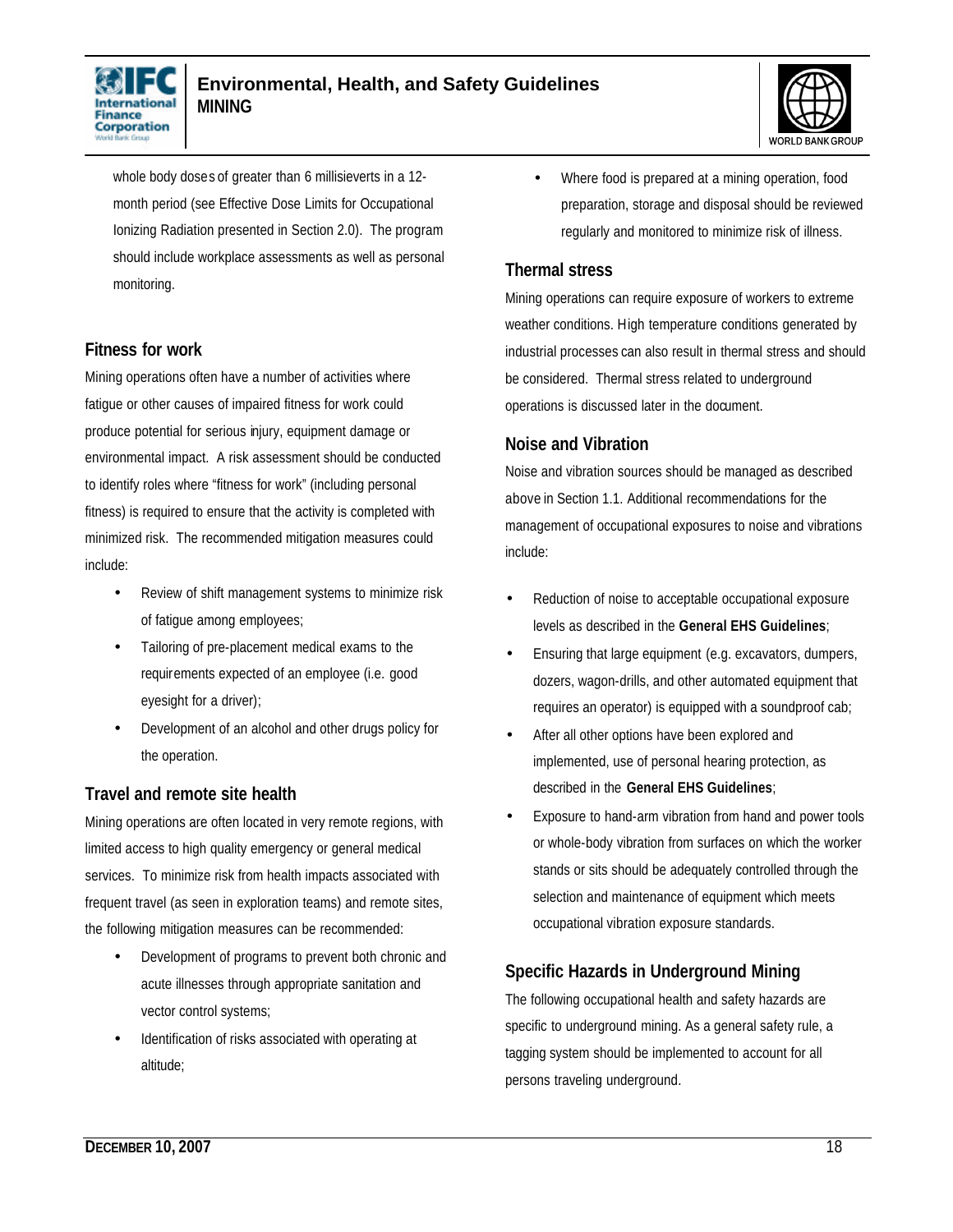



#### *Ventilation*

- Ventilation and air cooling systems should be appropriate for the workplace activities and be able to maintain work area temperatures and concentrations of contaminants at safe levels. Ventilation is considered an integral and essential part of the overall mine project and should be treated as such. Ventilation operators and maintenance personnel should undergo adequate training with respect to issues such as explosive atmospheres, products of combustion, dust (particularly if silica is present) and diesel fumes;
- Underground mines should ensure a safe and clean source of air for all areas expected to be occupied by workers. Recommended management strategies include:
	- o Ensuring surface ventilation units and associated auxiliary equipment are located and managed to eliminate hazards that could jeopardize ventilation equipment performance or ventilation air quality (e.g. emissions sources and inflammable or explosive materials should not be stored near air intakes);
	- o Operating auxiliary fans to avoid the uncontrolled recirculation of air;
	- o Removing all persons from the mine, or moving them to a refuge area (properly stocked with water and food), if the main ventilation system is stopped other than for a brief interruption;
	- o Barricading all areas that are not being ventilated and posting warning signs to prevent inadvertent entry.
	- o All transformers, compressors, fuel bays and other high hazard areas should be ventilated direct to return airways;
- As appropriate, thermal conditions should be monitored to identify when persons could be adversely affected by heat and cold stress, and protective measures should be

implemented. Temperatures should be maintained at levels reasonable and appropriate for the activities undertaken. Other practices should include heat tolerance screening, acclimatization, water breaks, and adoption of suitable work-rest regimens.

#### *Dust*

Over and above the risks associated with dust identified earlier in this document and in the General EHS Guidelines, dust control should be fully integrated into underground operating procedures, particularly associated with blasting, drilling, and material transport and dumping. Minimization of dust is key to improved visual clarity in an underground setting, and also to the improvement of worker health.

#### *Fires and Explosions*

Underground mines should prepare and implement plans to prevent, detect, and combat the outbreak and spread of fires. Fire and explosion prevention and control strategies include:

- Conducting fire hazard assessments on a recurrent basis for early identification and minimization of areas where risks of "rapidly escalating fires" occur (e.g. areas using trackless diesel powered machinery);
- Identifying fire hazard areas using warning signs, and prohibiting all persons from smoking, using open flame lamps, matches or other types of ignition sources in the designated fire hazard areas, unless under strict protocols (e.g. welding protocol);
- Avoiding use of oil filled transformers underground;
- Inflammable materials should be stored in fireproofed facilities equipped for containment of leaks and spills. An appropriate fire detection and extinguishing system should be installed at each such storage location;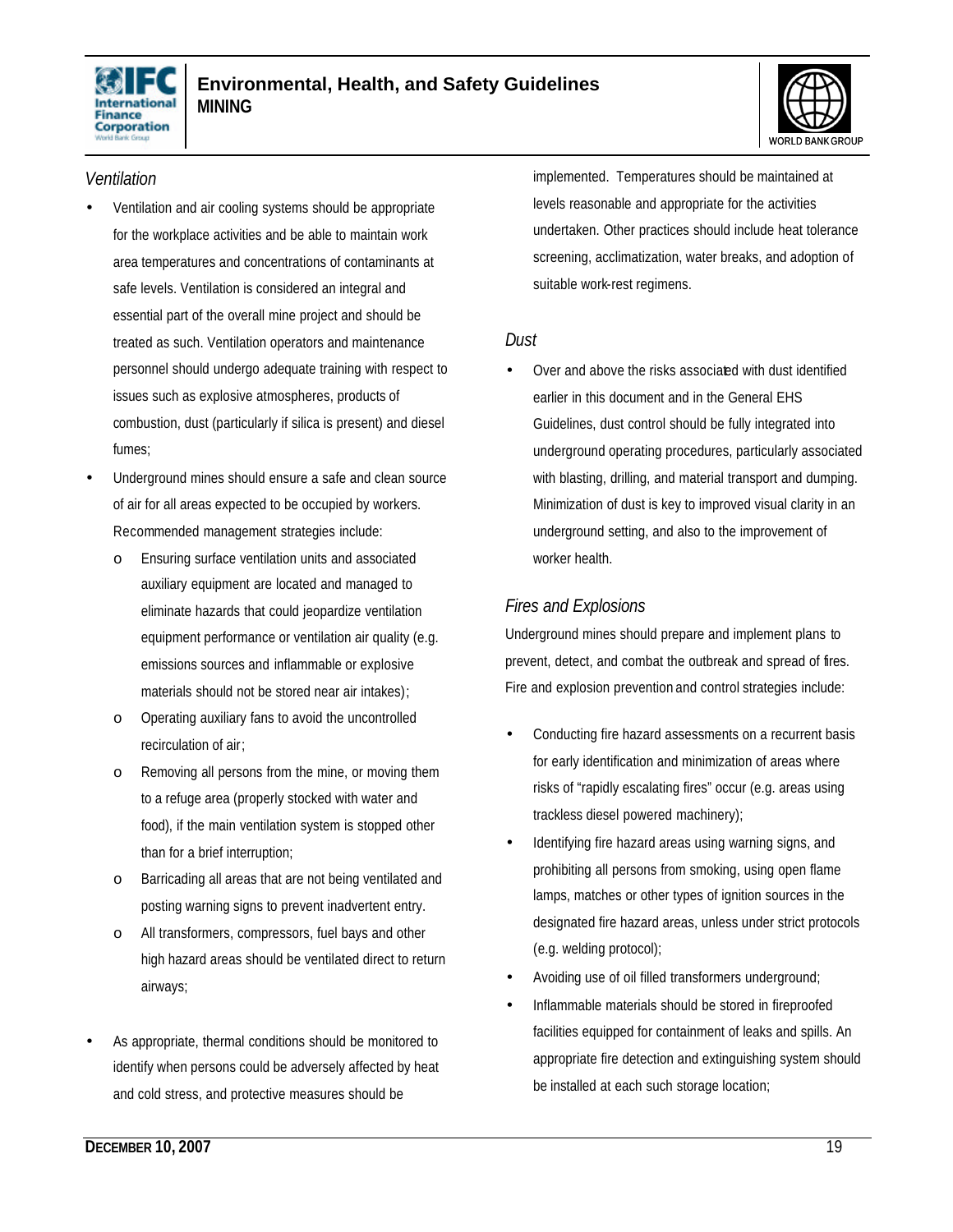

#### **Environmental, Health, and Safety Guidelines**



• Any storage for inflammable or hazardous materials including explosives should be located, designed, equipped and operated in accordance with relevant national or internationally recognized fire and safety codes. Explosives stores should be placed on surface except where local conditions justify (e.g. security or extreme cold);

**MINING**

Avoid and control conveyor belt fires by ensuring fire hoses are operational and readily available along conveyor lines.

In underground mines classified as 'gassy' (which include most coal mines) additional precautions should include:

- Preventing ignitions by installing automatic gas detectors where electrically powered equipment is used, and other gas detectors throughout the underground working areas (e.g. at coal faces);
- Preventing ignition by restricting items made of, or containing, aluminum, magnesium, titanium, or light metal alloy unless there is no possibility of friction or impact, or they are adequately coated with non-sparking material;
- Hand-held tools should be placed in a non-sparking storage and appropriate permits obtained before use;
- Use of fire resistant hydraulic fluids in all underground equipment;
- Management of inflammable and explosive gasses in active and worked-out parts of underground mines unless such sections have been completely sealed and possible sources of ignition removed. When = 1 percent of methane is present, all electrical and mechanical equipment should be switched off. When = 1.5 percent of methane is present everyone except for those equipped, trained, and required for normalizing the situation should be evacuated and all potential sources of ignition should be deactivated and disconnected at the power source. Where methane emission occurs, monitors and alarms should be installed, as appropriate;

• Installing and using fire doors.

#### *Refuge Bays and Self Rescuers*

- Underground mines should be designed and developed with secondary or auxiliary exits and with mine refuge chambers that are:
	- o Clearly identified
	- o Within 15 minute s traveling time from anywhere in the mine for workplaces that are more than 300 m from a mine portal or shaft station that is used to access the workplace
	- o Constructed of non- combustible material, with a sealing mechanism to prevent entry of gas, and of sufficient size to accommodate all persons working in the local vicinity
	- o Equipped with independent connections to the surface for supply of air, communication (e.g. telephone), water, and first aid facilities
- Based on an assessment of potential risk of encountering oxygen deficient atmospheres (e.g. mines operating trackless diesel powered equipment), underground mining workers should be equipped and trained in the use of selfcontained self-rescue devises (SCSRs) providing at least double the time needed to reach a refuge bay or mine exit (minimum 30 minutes). The SCSRs should be carried at all times or be readily accessible and within reach of the worker.

#### *Illumination*

 $\overline{a}$ 

Illumination systems should be adequate and safe <sup>17</sup> for the planned working conditions in travel paths and mine working areas (see the illumination guideline values presented in Section

<sup>17</sup> With due consideration of the need to avoid such things as glare or potential sources of ignition.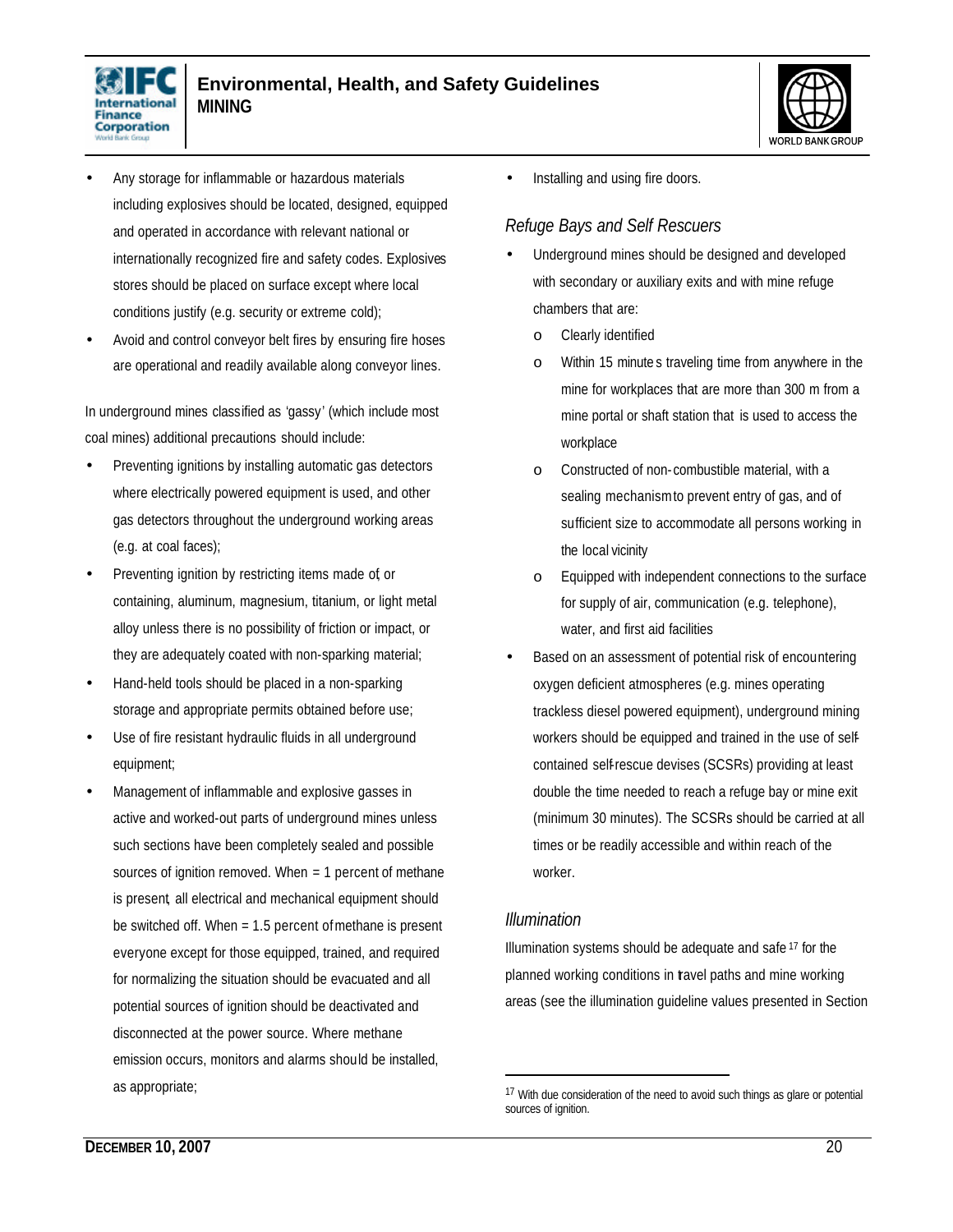



2.0). Additional illumination guidance specific to underground mining includes:

- Underground illumination should be adequate for the safe performance of all work functions and the safe movement of workers and equipment<sup>18</sup>
- Permanent lighting that provides adequate illumination in the following locations: all workshops, service garages, and other places with moving machinery or where equipment could be a hazard; underground main shaft stations and active shaft landings; first aid stations; and conveyor galleries, drives, and transfer stations;
- Separate and independent emergency light sources should be provided at all places where a hazard could be caused by a failure of the normal lighting system. The system should turn on automatically, should be adequate to allow the workers to conduct an emergency shutdown of machinery, and should be tested on a regular basis;
- Underground workers should have an approved cap lamp in their possession at all times while underground. The peak luminance should be at least 1500 lux at 1.2 m from the light source throughout the shift.

### **1.3 Community Health and Safety**

Community health and safety issues that may be associated with mining activities include transport safety along access corridors, transport and handling of dangerous goods, impacts to water quality and quantity, inadvertent development of new vector breeding sites, and potential for transmission of communicable diseases, e.g., respiratory and sexually transmitted infections resulting from the influx of project labor. In addition, there can be significant household and community

level effects on the social determinants of health, e.g., drug, alcohol, gender violence, and other psychosocial effects, associated with the rapid influx of labor during construction and operational phases. The rapid influx of labor and their associated extended family members may also place a significant burden on existing community health facilities and resources. Finally, because of their large and generally positive economic impacts, large mining developments can rapidly move local communities from a pattern of infectious diseases, e.g., malaria, respiratory and gastrointestinal infections, to a pattern of non- communicable diseases, e.g., hypertension, diabetes, obesity and cardiovascular disorders. The medical infrastructure in many developing countries is often poorly equipped or experienced in dealing with non-communicable diseases. .

Recommendations for the management of these issues are described in the **General EHS Guidelines**. Additional concerns specific to mining activities, with community health and safety implications, and also broader EHS implications are considered under the following headings:

#### *Tailings Dam Safety*

Dams, wet tailing impoundments, and other major wet containment facilities represent a potential risk depending on their location with regards to human settlements and other community resources. Tailings dam health, safety and environment considerations are covered earlier in this document.

#### *Water Storage Dams*

Water storage dams can potentially create and change the existing pattern of vector breeding sites. In areas where malaria is common, the shorelines of the WSD may create a mosquito breeding site because of the presence of a large, shallow, and vegetated shoreline. In addition, the WSD may also create a

<sup>18</sup> As a general rule, underground workers should have cap lamps with a mean intensity of 1 candela (12.57 Lumens) and 10-hours battery capacity. Mining vehicles and transport equipment of all types should provide at least 10 Lux 20 m ahead of the device and 10 Lux 5 m behind it when reversing.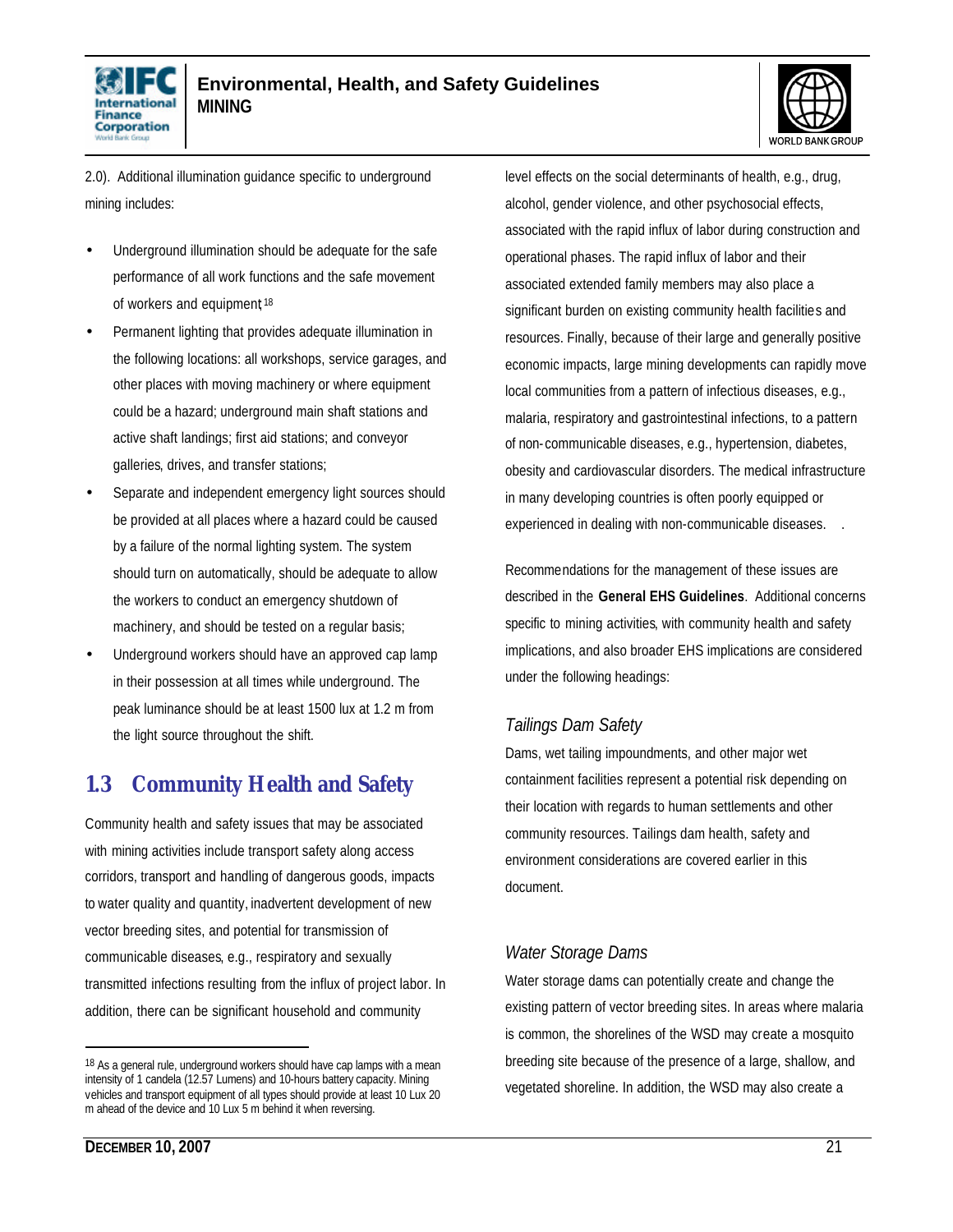



new breeding site for the snail host of schistosomiasis, an important parasitic disease that is common in many tropical climates.

#### *Land Subsidence*

Land subsidence may occur as a result of underground or solution mining activities. Land subsidence may leave land prone to flooding and may otherwise damage property if it leaves farmland unsuitable for further use. To minimize and / or control changes in terrain due to land subsidence, recommended management measures include the following:

- Developing the mine with consideration of the location / size of the ore body, overlying strata, and required well depths for extraction (e.g. there is generally less potential for subsidence associated with increased extraction depth s);
- Monitoring the size and shape of mined caverns using well logging devices and operating techniques (e.g. solution pressures and pumping rates over time, flow volumes, temperatures, and specific gravities);
- Filling shafts, raises, stope openings, adits, and drifts opening to the surface with reinforced concrete or with other material to prevent or reduce subsidence in high risk areas.;
- Subsidence areas should be managed to ensure adequate drainage and re-established to previous land use or other use acceptable to the community. Roads in such areas should be adequately sign-posted.

#### *Emergency Preparedness and Response*

Emergency preparedness and response arrangements should be commensurate to the potential for emergency situations, reflecting the measures described in the **General EHS Guidelines.** An Emergency Response Plan should be prepared in accordance with the guidance of the UNEP APPEL for

Mining: Awareness and Preparedness for Emergencies at the Local Level<sup>19</sup> process.

#### *Communicable Diseases*

The nature of mining projects (e.g. location in remote areas with long material / product supply chains) requires proactive and sustained interventions to minimize the incidence and transmission of communicable diseases caused by the influx of migrant workers, associated extended family members and other service workers at the site. Long haul transport activities may serve as disease conduits particularly for sexually transmitted infections. At the mine site, good international industry practice for solid waste management, surface water drainage, and sanitary wastewater management are usually effective in reducing vector borne and water related communicable diseases.

Project housing and catering facilities and services should be designed and maintained according to internationally accepted standards. Worker living quarters that are designed and maintained to prevent over-crowding can reduce the transmission of communicable respiratory diseases that may transfer to local communities. Catering facilities and services that are designed, maintained and operated according to internationally accepted Hazard Analysis Critical Control Point (HACCP) standards reduce the potential for transmission of food related illnesses from the project to the community.

In many parts of the world the key threat to the viability of the mining operation and the health of local communities are the potential negative impacts on key social determinants of health (i.e. drug, alcohol, sexually transmitted infections, and gender violence).

<sup>19</sup> APELL for Mining, Awareness and Preparedness for Emergencies at Local Level, Technical Report No. 41, UNEP 2001. The report provides a framework for preparation of an Emergency Response Plan involving the mine, emergency response agencies, local authorities and communities.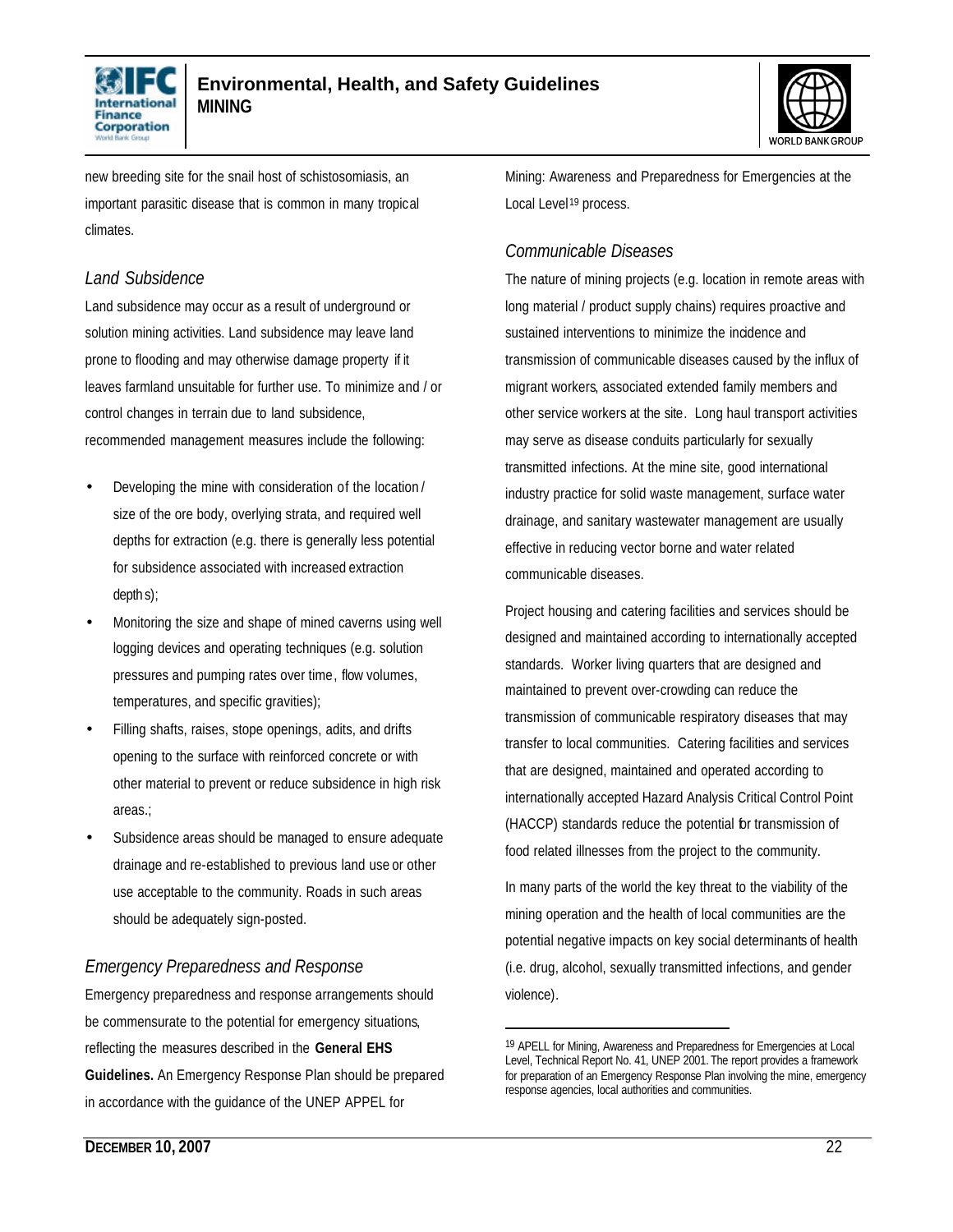



In many developing countries, there are significant pre-existing burdens of all STIs including HIV, however, the potential of triggering a new upsurge in these trends should be considered when developing a mining project. The hallmark of this situation is the "Four M's":

- Men labor influx;
- Money surge in disposable cash;
- Movement development of new transport routes facilitating access to rural communities;
- Mixing interface of high prevalence rate groups (i.e. police, security, truckers and sex workers) with local low prevalence rate men and women.

Over time, the spread of HIV / AIDS is not only the cause of immense human misery and suffering, but can also negatvely affect the company in terms of staff turnover, declining productivity, increasing costs, changing markets, and access to contracts and procurement opportunities. Mining operations should define and understand the potential effect of HIV / AIDS, and design an appropriate management response, including use of: <sup>20</sup>

- Strategies to manage the impact of diseases through assessment, surveillance, actions plans, and monitoring;
- A workplace program to prevent new HIV infections and provide care and support for infected and affected employees;
- Outreach activities within the community, sector and / or broader society.

Typical measures undertaken to reduce communicable disease incidence involve:

• Preventing illness among workers and their families and in local communities by:

- o Undertaking health awareness and education initiatives
- o Training health workers in disease treatment
- o Providing treatment through standard case management in on-site or community health care facilities (e.g. immunization programs)

*Specific Vector Control and Prevention Strategies* Reducing the impact of vector-borne disease (e.g. malaria) on the long-term health of workers and in local communities is best accomplished through implementation of an integrated set of interventions aimed at eliminating the factors that lead to disease. Therefore there are significant roles for both project engineering and medical staffs. Project sponsors, in close collaboration with community health authorities, should implement an integrated control strategy for mosquito and other arthropod-borne diseases that should generally involve:

- Implementation of an integrated vector control program;
- Engineering design reviews including careful scrutiny of roads, water storage and control facilities and surface water management strategies;
- Collaboration and exchange of in-kind services with other control programs in the project area to maximize beneficial effects, particularly distribution of treated bed nets;
- Development of the "A-B-C-D" program for all project workers where A= awareness, B=bite control, C=chemoprophylaxis for non-immune personnel and D= diagnosis and treatment;
- Selective use of residual indoor spraying (IRS) for project housing. IRS programs are complex and involve careful design review, particularly a clear understanding of the local mosquito vectors and their pre-existing resistance to available insecticides;

<sup>20</sup>For additional information refer to the IFC's HIV/AIDS Resource Guide for the Mining Sector available at: http://www.ifc.org/ifcext/enviro.nsf/Content/HIVAIDS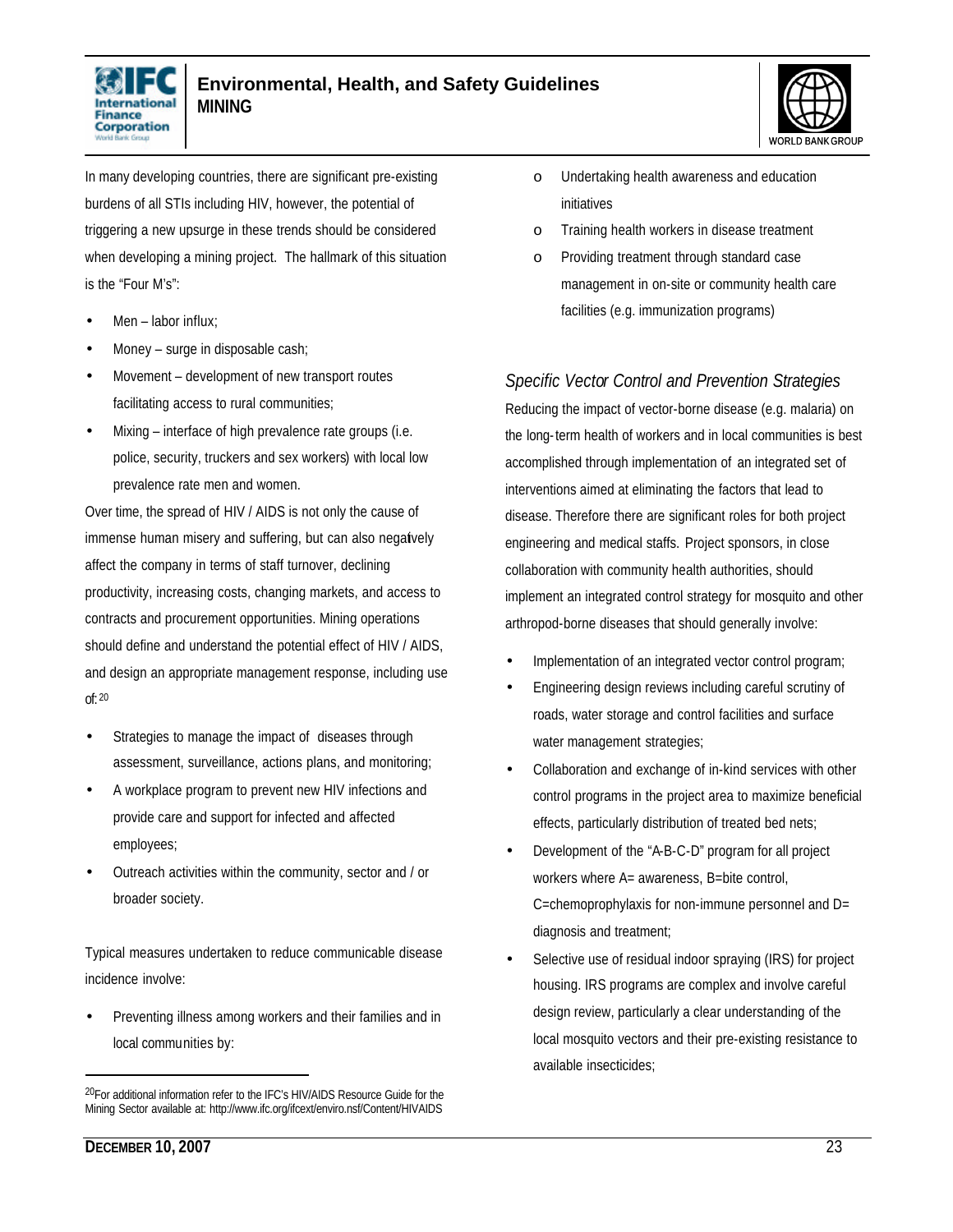



• Development of an effective short and long-term monitoring and evaluation program for both workers and potentially affected communities.

### **1.4 Mine Closure and Post-Closure**

Closure and post-closure activities should be considered as early in the planning and design stages as possible. Mine sponsors should prepare a Mine Reclamation and Closure Plan (MRCP) in draft form prior to the start of production, clearly identi fying allocated and sustainable funding sources to implement the plan. For short life mines, a fully detailed Mine Reclamation and Closure Plan (with guaranteed funding) as described below should be prepared prior to the start of operations. A mine closure plan that incorporates both physical rehabilitation and socio-economic considerations should be an integral part of the project life cycle and should be designed so that:

- Future public health and safety are not compromised;
- The after-use of the site is beneficial and sustainable to the affected communities in the long term;
- Adverse socio-economic impacts are minimized and socioeconomic benefits are maximized.

The MRCP should address beneficial future land use (this should be determined using a multi-stakeholder process that includes regulatory agencies, local communities, traditional land users, adjacent leaseholders, civil society and other impacted parties), be previously approved by the relevant national authorities, and be the result of consultation and dialogue with local communities and their government representatives.

The closure plan should be regularly updated and refined to reflect changes in mine development and operational planning, as well as the environmental and social conditions and

circumstances. Records of the mine works should also be maintained as part of the post-closure plan.

Closure and post closure plans should include appropriate aftercare and continued monitoring of the site, pollutant emissions, and related potential impacts. The duration of postclosure monitoring should be defined on a risk basis; however, site conditions typically require a minimum period of five years after closure or longer.

The timing for finalization of the MRCP is site specific and depends on many factors, such as potential mine life, however all sites need to engage in some form of progressive restoration during operations. While plans may be modified, as necessary, during the construction and operational phases, plans should include contingencies for temporary suspension of activities and permanent early closure and meet the following objectives for financial feasibility and physical / chemical / ecological integrity.

#### *Financial Feasibility*

The costs associated with mine closure and post-closure activities, including post-closure care, should be included in business feasibility analyses during the planning and design stages. Minimum considerations should include the availability of all necessary funds, by appropriate financial instruments, to cover the cost of closure at any stage in the mine life, including provision for early, or temporary closure. Funding should be by either a cash accrual system or a financial guarantee. The two acceptable cash accrual systems are fully funded escrow accounts (including government managed arrangements) or sinking funds. An acceptable form of financial guarantee must be provided by a reputable financial institution. Mine closure requirements should be reviewed on an annual basis and the closure funding arrangements adjusted to reflect any changes.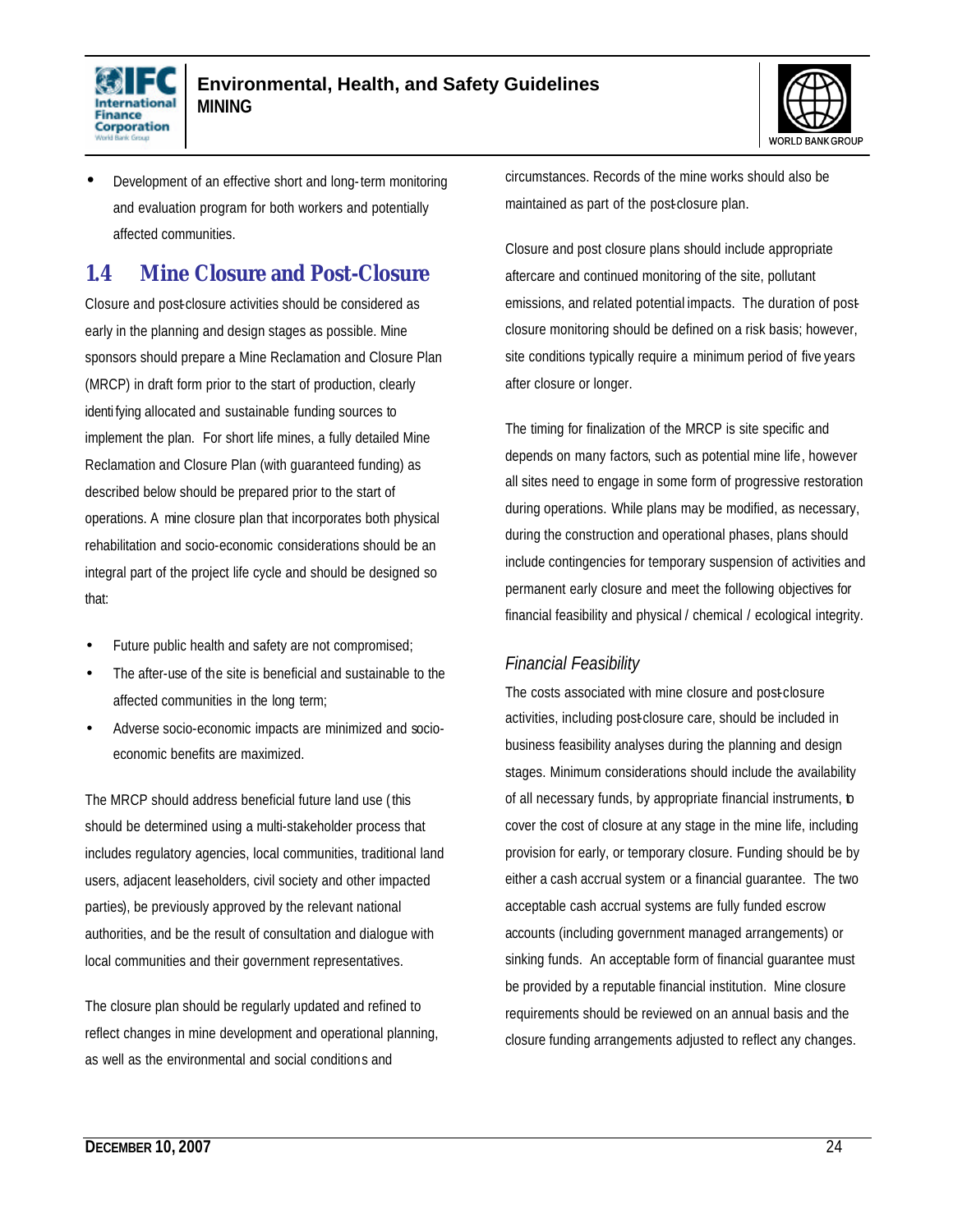



#### *Physical Integrity*

All structures (e.g. tailings impoundments) should remain stable such that they do not impose a hazard to public health and safety as a result of physical failure or physical deterioration. Tailings structures should be decommissioned so that water accumulation on the surface is minimized and that any water from the surface of the structure can flow away via drains or spillways and these can accommodate the maximum probable flood event. Spillways, drains and diversion ditches must continue to be maintained as required after closure, as they can easily become choked after storm events. Structures should not erode or move from their intended location under extreme events or perpetual disruptive forces. Consideration should be given to backfilling of mine workings.

Physical hazards such as unguarded roads, shafts, and other openings should be effectively and permanently blocked from all access to the public until such time that the site can be converted into a new beneficial land use based on changed conditions at the site, as well as alternative uses by local communities or other industries for roads, buildings and other structures. Where there is a risk of methane emanating from disused shafts and other workings, passive venting systems should be considered.

#### *Chemical Integrity*

Surface water and groundwater should be protected against adverse environmental impacts resulting from mining and processing activities. Leaching of chemicals into the environment should be prevented, so as to avoid endangering public health or safety or exceed water quality objectives in downstream surface water and groundwater systems.

### *Ecological Habitat Integrity*

While ecological habitat integrity is partially determined by the above factors (e.g. physical issues such as slope stability) and chemical issues (e.g. such as metal contaminants), it is also addressed with consideration towards replacement of habitat that is beneficial for future ecological use. The Mine Reclamation and Closure Plan (MRCP) should contain comprehensive measures for concurrent reclamation during the operating life of the mine according to a plan approved with the environmental and mineral authorities and with the engagement of local government and communities.

# **2.0 Performance Indicators and Monitoring**

### **2.1 Environment**

#### **Emissions and Effluent Guidelines**

Table 1 presents effluent guideline values for this sector. Guideline values for process effluents in this sector are indicative of good international industry practice as reflected in relevant standards of countries with recognized regulatory frameworks. These guidelines should be achievable under normal operating conditions in appropriately designed and operated facilities through the application of pollution prevention and control techniques discussed in the preceding sections of this document.

Effluent guidelines should be applicable for site runoff and treated effluents to surface waters for general use. Site-specific discharge levels may be established based on the availability and conditions in the use of publicly operated sewage collection and treatment systems or, if discharged directly to surface waters, on the receiving water use classification as described in the **General EHS Guideline.**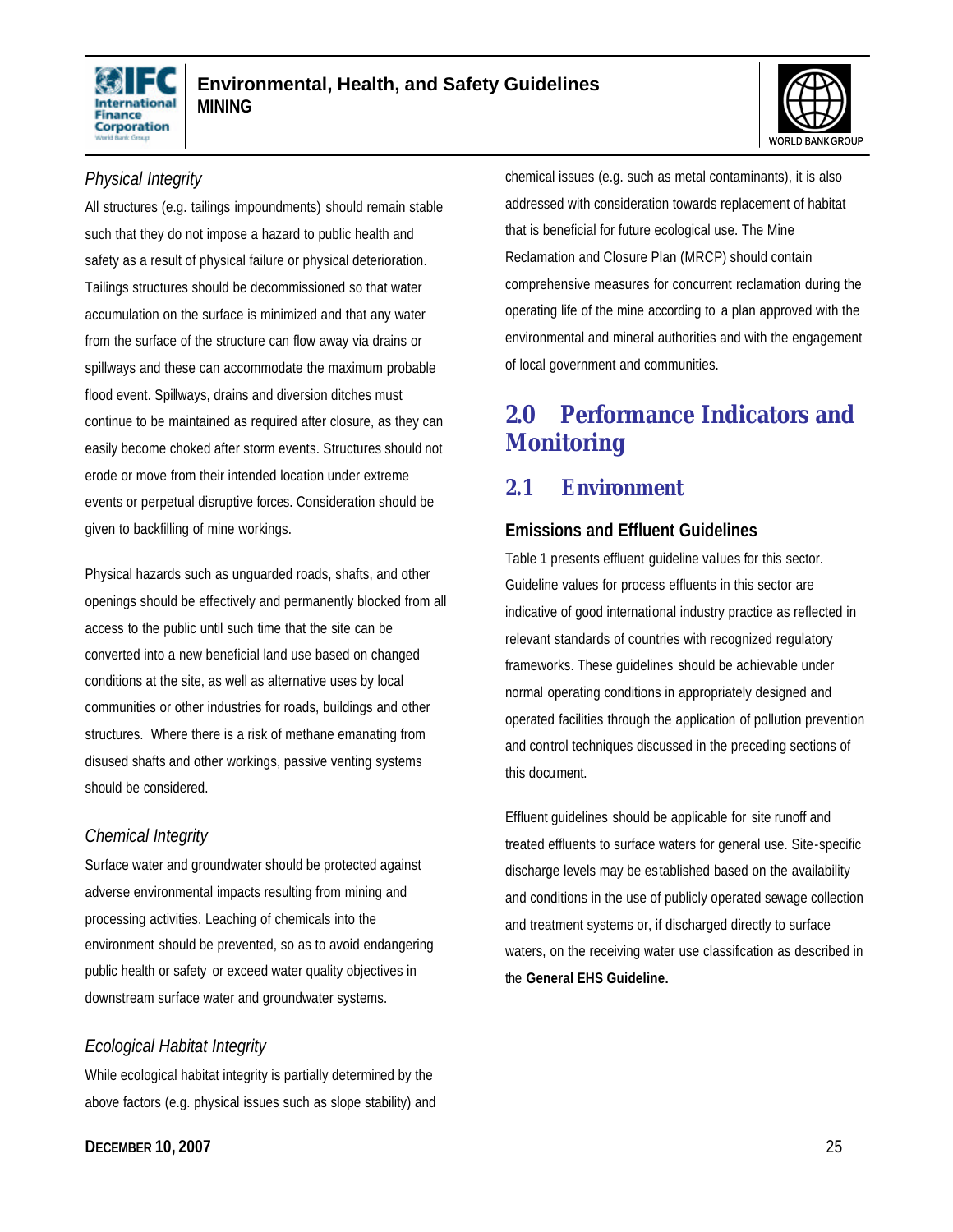



| <b>Table 1. Effluent Guidelines</b>                                |                |                        |  |
|--------------------------------------------------------------------|----------------|------------------------|--|
| <b>Pollutants</b>                                                  | <b>Units</b>   | <b>Guideline Value</b> |  |
| <b>Total Suspended Solids</b>                                      | mg/L           | 50                     |  |
| pH                                                                 | S.U.           | $6 - 9$                |  |
| COD                                                                | mg/L           | 150                    |  |
| BOD <sub>5</sub>                                                   | mg/L           | 50                     |  |
| Oil and Grease                                                     | mg/L           | 10                     |  |
| <b>Arsenic</b>                                                     | mg/L           | 0.1                    |  |
| Cadmium                                                            | mg/L           | 0.05                   |  |
| Chromium (VI)                                                      | mg/L           | 0.1                    |  |
| Copper                                                             | mg/L           | 0.3                    |  |
| Cyanide                                                            | mg/L           | 1                      |  |
| Cyanide Free                                                       | mg/L           | 0.1                    |  |
| Cyanide WAD                                                        | mg/L           | 0.5                    |  |
| Iron (total)                                                       | mg/L           | 2.0                    |  |
| Lead                                                               | mg/L           | 0.2                    |  |
| Mercury                                                            | mg/L           | 0.002                  |  |
| <b>Nickel</b>                                                      | mg/L           | 0.5                    |  |
| Phenols                                                            | mg/l           | 0.5                    |  |
| Zinc                                                               | mq/L           | 0.5                    |  |
| Temperature<br>Note: Metals concentrations represent total metals. | $\overline{C}$ | <3 degree differential |  |

These levels should be achieved, without dilution, at least 95 percent of the time that the plant or unit is operating, to be calculated as a proportion of annual operating hours. Deviation from these levels in consideration of specific, local project conditions should be justified in the environmental assessment.

Combustion source emissions guidelines associated with steam- and power-generation activities from sources with a capacity equal to or lower than 50 MWth are addressed in the **General EHS Guidelines** with larger power source emi ssions addressed in the EHS Guidelines for Thermal Power. Guidance on ambient considerations based on the total load of emi ssions is provided in the **General EHS Guidelines**.

#### **Environmental Monitoring**

Environmental monitoring programs for this sector should be implemented to address all activities that have been identified to have potentially significant impacts on the environment, during normal operations and upset conditions. Environmental monitoring activities should be based on direct or indirect indicators of emissions, effluents, and resource use applicable to the particular project. In some mining projects monitoring should extend for a minimum period of three years after closure or longer if site conditions warrant.

Monitoring frequency should be sufficient to provide representative data for the parameter being monitored. Monitoring should be conducted by trained individuals following monitoring and record-keeping procedures and using properly calibrated and maintained equipment. Monitoring data should be analyzed and reviewed at regular intervals and compared with the operating standards so that any necessary corrective actions can be taken. Additional guidance on applicable sampling and analytical methods for emissions and effluents is provided in the **General EHS Guidelines**.

### **2.2 Occupational Health and Safety Performance**

#### **Occupational Health and Safety Guidelines**

Occupational health and safety performance should be evaluated against internationally published exposure guidelines, of which examples include the Threshold Limit Value (TLV®) occupational exposure guidelines and Biological Exposure Indices (BEIs®) published by American Conference of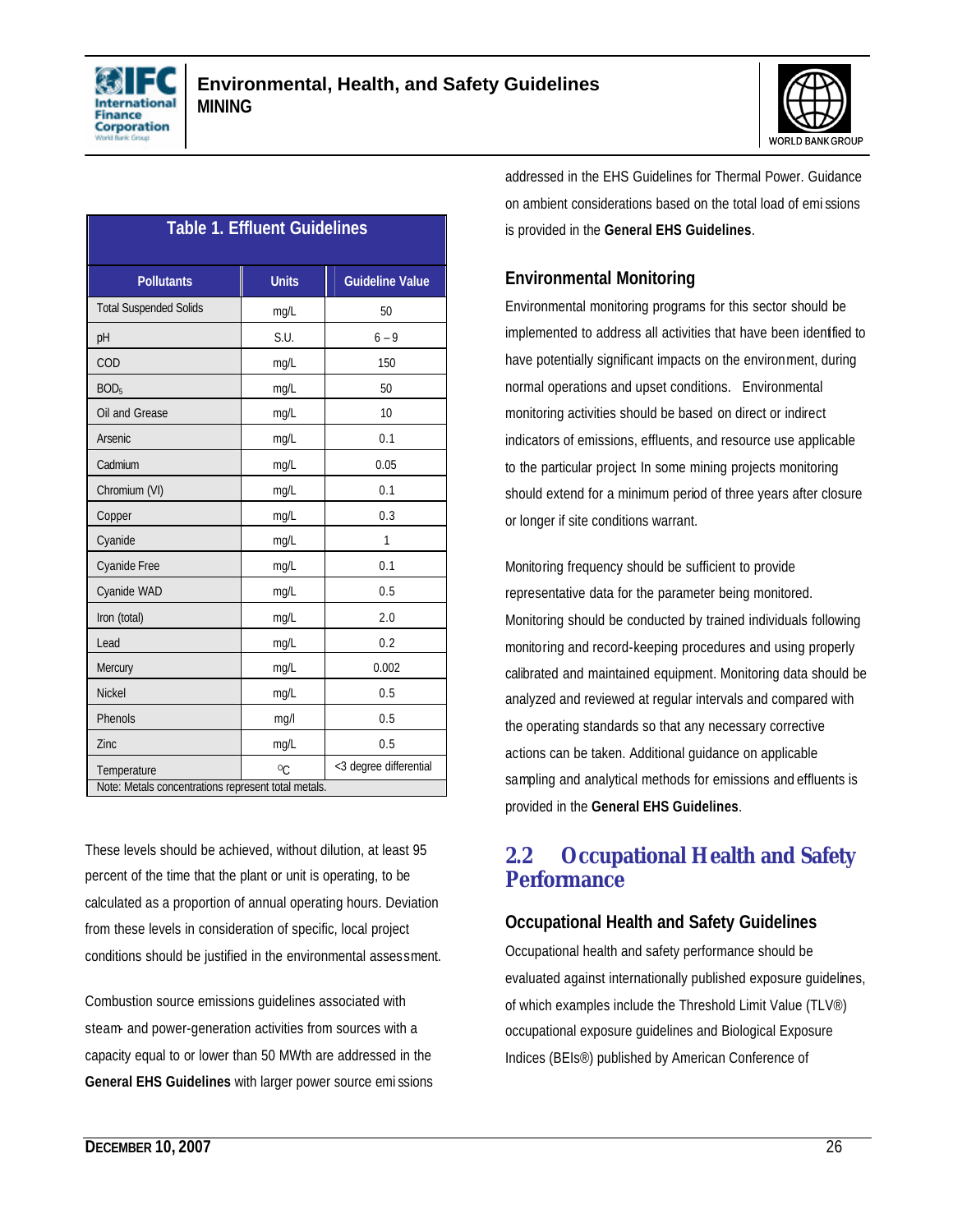



Governmental Industrial Hygienists (ACGIH), <sup>21</sup> the Pocket Guide to Chemical Hazards published by the United States National Institute for Occupational Health and Safety (NIOSH),<sup>22</sup> Permissible Exposure Limits (PELs) published by the Occupational Safety and Health Administration of the United States (OSHA),<sup>23</sup> Indicative Occupational Exposure Limit Values published by European Union member states, <sup>24</sup> or other similar sources. Table 2 provides illumination guidelines for mining activities. Table 3 provides ionizing radiation exposure guidelines for mining workers.

#### **Table 2. Minimum average illumination for designated mine locations and activities.<sup>25</sup>**

| Location / activity                                                     | <b>Minimum Illumination (Lux)</b> |
|-------------------------------------------------------------------------|-----------------------------------|
| Emergency lighting                                                      | 5                                 |
| Walkways and passages                                                   | $5 - 10$                          |
| Dynamic locations - production<br>and development areas.                | $5 - 50$                          |
| Areas with occasional and<br>simple manual tasks                        | $50 - 100$                        |
| Workstations and areas with<br>medium to high precision<br>manual tasks | $150 - 400$                       |

#### **Table 3. Effective Dose Limits For Occupational Ionizing Radiation Exposure. <sup>26</sup>**

| Five consecutive years average<br>- effective dose | 20 mSv/year |
|----------------------------------------------------|-------------|
| Single year exposure<br>- effective dose           | 50 mSv/year |

<sup>21</sup> Available at: http://www.acgih.org/TLV/ and http://www.acgih.org/store/

 $\overline{a}$ 

24 Available at: http://europe.osha.eu.int/good\_practice/risks/ds/oel/

25 The Role of illumination in Reducing Risk to Health and Safety in South African Gold and Platinum Mines, GAP 804, 2001 provides detailed recommendations for a variety of underground places of work.

#### **Accident and Fatality Rates**

Projects should try to reduce the number of accidents among project workers (whether directly employed or subcontracted) to a rate of zero, especially accidents that could result in lost work time, different levels of disability, or even fatalities. Facility rates may be benchmarked against the performance of facilities in this sector in developed countries through consultation with published sources (e.g. US Bureau of Labor Statistics and UK Health and Safety Executive)27.

#### **Occupational Health and Safety Monitoring**

The working environment should be monitored for occupational hazards relevant to the specific project. Monitoring should be designed and implemented by accredited profe ssionals <sup>28</sup> as part of an occupational health and safety monitoring program with recognition for post-closure long term health concerns. Facilities should also maintain a record of occupational accidents and diseases and dangerous occurrences and accidents. Additional guidance on occupational health and safety monitoring programs is provided in the **General EHS Guidelines**.

<sup>22</sup> Available at: http://www.cdc.gov/niosh/npg/

<sup>23</sup> Available at:

http://www.osha.gov/pls/oshaweb/owadisp.show\_document?p\_table=STANDAR DS&p\_id=9992

<sup>26</sup> ICRP 60 by the International Commission on Radiological Protection and IAEA Safety Series No. 115.

<sup>27</sup> http://www.bls.gov/iif/ and http://www.hse.gov.uk/statistics/index.htm 28 Accredited professionals may include Certified Industrial Hygienists, Registered Occupational Hygienists, or Certified Safety Professionals or their equiv alent.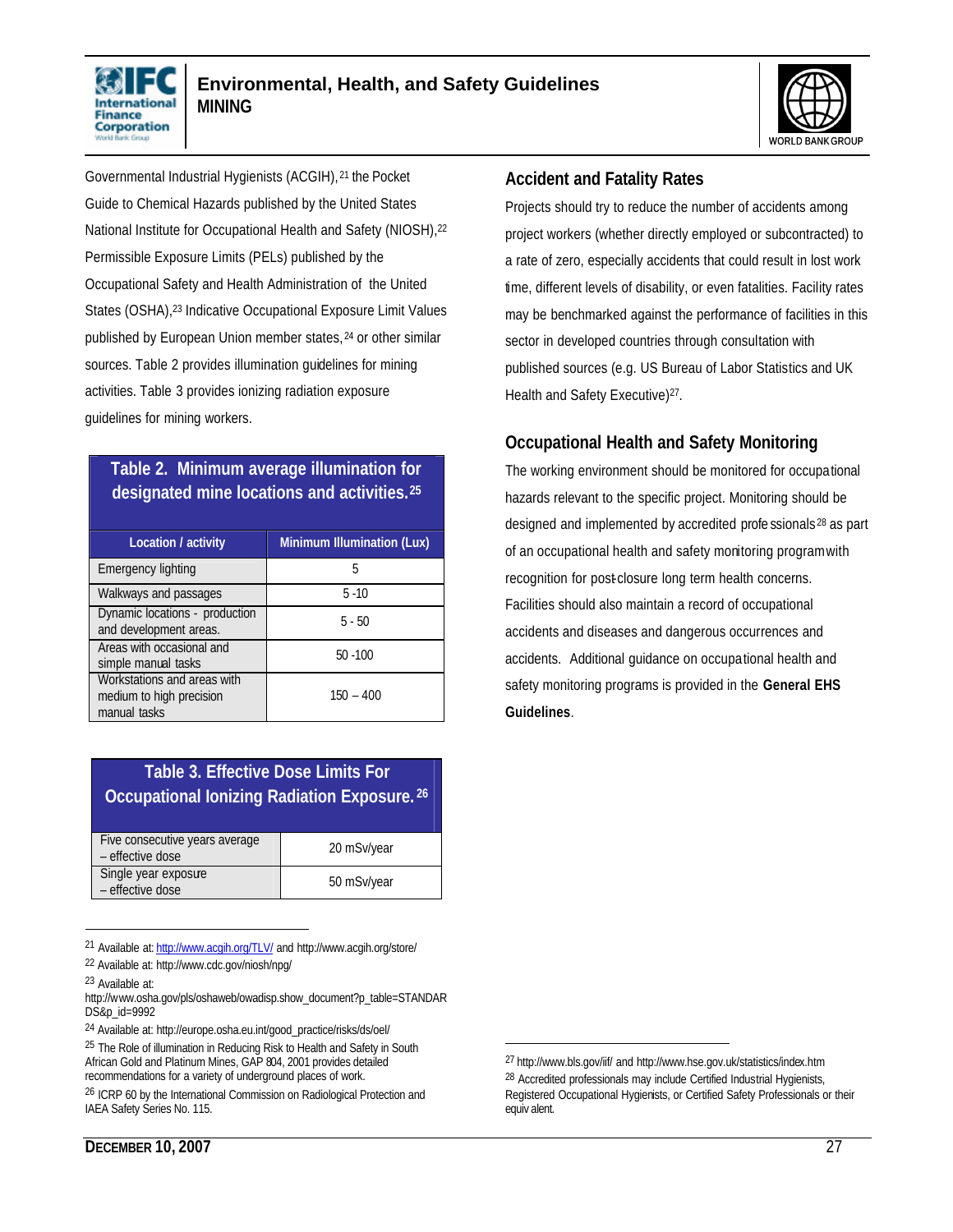



## **3.0 References and Additional Sources**

Association of Societies for Occupational Safety and Health (ASOSH), South Africa. Gateway to worldwide web information of Safety Health and Environment for mines. http://www.asosh.org/WorldLinks/Sectors/mining.htm

Australian National Committee on Large Dams (ANCOLD) available at: http://www.ancold.org.au/

International Institute for Environment and Development (IIED), 2000. Breaking New Ground: Mining, Minerals and Sustainable Development (MMSD). London, UK.

British Columbia Ministry of Energy and Mines, (1998). Policy for Metal Leaching and Acid Rock Drainage at Mine Sites in British Columbia available at: www.em.gov.bc.ca/Mining/MinePer/ardpolicy.htm

Department of the Environment Australia http://www.ea.gov.au/industry/sustainable/mining/booklets/index.html

Edgar, T.F. 1983. Coal Processing and Pollution Control. Houston: Gulf Publishing Company.

European Bank for Reconstruction and Development (EBRD). Sub-sectoral Environmental Guidelines: Coal Processing. London: EBRD. Available at http://www.ebrd.com

European Commission. 2003. European Integrated Pollution Prevention and Control Bureau (EIPPCB). Best Available Techniques (BAT) Reference Document for Mineral Oil and Gas Refineries. February 2003. EIPPCB: Seville, Spain. Available at http://eippcb.jrc.es/pages/FActivities.htm

European Commission. 2006. European Integrated Pollution Prevention and Control Bureau (EIPPCB). Best Available Techniques (BAT) Reference Document for Large Combustion Plants. July 2006. EIPPCB: Seville, Spain. Available at http://eippcb.jrc.es/pages/FActivities .htm

Intergovernmental Panel on Climate Change (IPCC). 2006. Special Report, Carbon Dioxide Capture and Storage, March 2006. Geneva: IPCC.

International Cyanide Management Institute. http://www.cyanidecode.org

International Labor Office, 1991. Safety and Health in Open Cast Mines. Geneva, Switzerland.

International Union for the Conservation of Nature (IUCN) and International Council for Mining and Metals (ICMM), 2004. Integrating mining and biodiversity conservation: Case studies from around the world. London, UK. Available at: http://www.icmm.com/publications/767BiodiversityReport.pdf

International Commission on Large Dams (ICOLD) available at: http://www.icoldcigb.net

International Council for Mining and Metals (ICMM), 2006. Good Practice Guidance for Mining and Biodiversity . London, UK. Available at: http://www.icmm.com/uploads/1295GPG.pdf

Kirk-Othmer, R.E. 2006. Encyclopedia of Chemical Technology. 5th Edition. New York: John Wiley and Sons Ltd.

Lighting Handbook, Illumination Engineering Society of North America, 1993.

Lockhart, N. 2002. Advances in Coal Preparation. London: World Energy Council. Available at http://www.worldenergy.org/wecgeis/publications/default/tech\_papers/17th\_congress/1\_2\_02.asp

Management and Prevention of Heat Stress, Department of Minerals and Energy, Western Australia, December 1997.

Mineral Resources, Mine Safety and Health Administration, 30CFR Part 48, 56, 57, 58, and 715; U.S. Department of Labor.

Mining Association of Canada (MAC), 1998. A Guide to the Management of Tailings Facilities.

MAC, 2003. Developing an Operations, Maintenance and Surveillance Manual for Tailings and Water Management Facilities.

National Fire Protection Association (NFPA). 2004. Standard 120: Standard for Fire Prevention and Control in Coal Mines. 2004 Edition. NFPA: Quincy, MA.

NFPA. 2000. Standard 850: Recommended Practice for Fire Protection for Electric Generating Plants and High Voltage Direct Current Converter Stations. 2000 Edition. NFPA: Quincy, MA.

Northeast States for Coordinated Air Use Management (NESCAUM). 2003. Mercury Emissions from Coal -Fired Power Plants: The Case for Regulatory Action. October 2003. NESCAUM: Boston, MA.

Occupational Radiation Protection, Safety Guide No. RS-G-1.1, International Atomic Energy Agency, Vienna, 1999.

Risk Management AS/NZS 4360:1999 Standards Australia, 1999.

Tailings Dams Risk of Dangerous Occurrences, ICOLD Committee on Tailings Dams And Waste Lagoons, UNEP 2001.

The Role of Illumination in Reducing Risks to Health and Safety in South African Gold and Platinum Mines, GAP 804, 2001

Threshold Limit Values for Chemical Substances and Physical Agents & Biological Exposure; The American Conference of Governmental Industrial Hygienists (ACGIH), 2001.

United Nations Environment Programme (UNEP) Mineral Resources Forum http://www.uneptie.org/pc/mining/mrfvision.htm

UNEP, 2001. APELL for Mining, Awareness and Preparedness for Emergencies at Local Level, Technical Report No. 41.

United Nations Convention on the Law of the Sea (1982) Available at: http://www.un.org/Depts/los/index.htm

U.S. Department of the Interior, Office of Surface Mining. Acid Mine Drainage Prevention and Mitigation (2007) available at: http://www.osmre.gov/amdpvm.htm

United States (US) Environmental Protection Agency (EPA). 2005. 40 CFR Part 60, Standards of Performance for New and Existing Stationary Sources: Electric Utility Steam Generating Units, Clean Air Mercury Rule. Washington, DC: US EPA.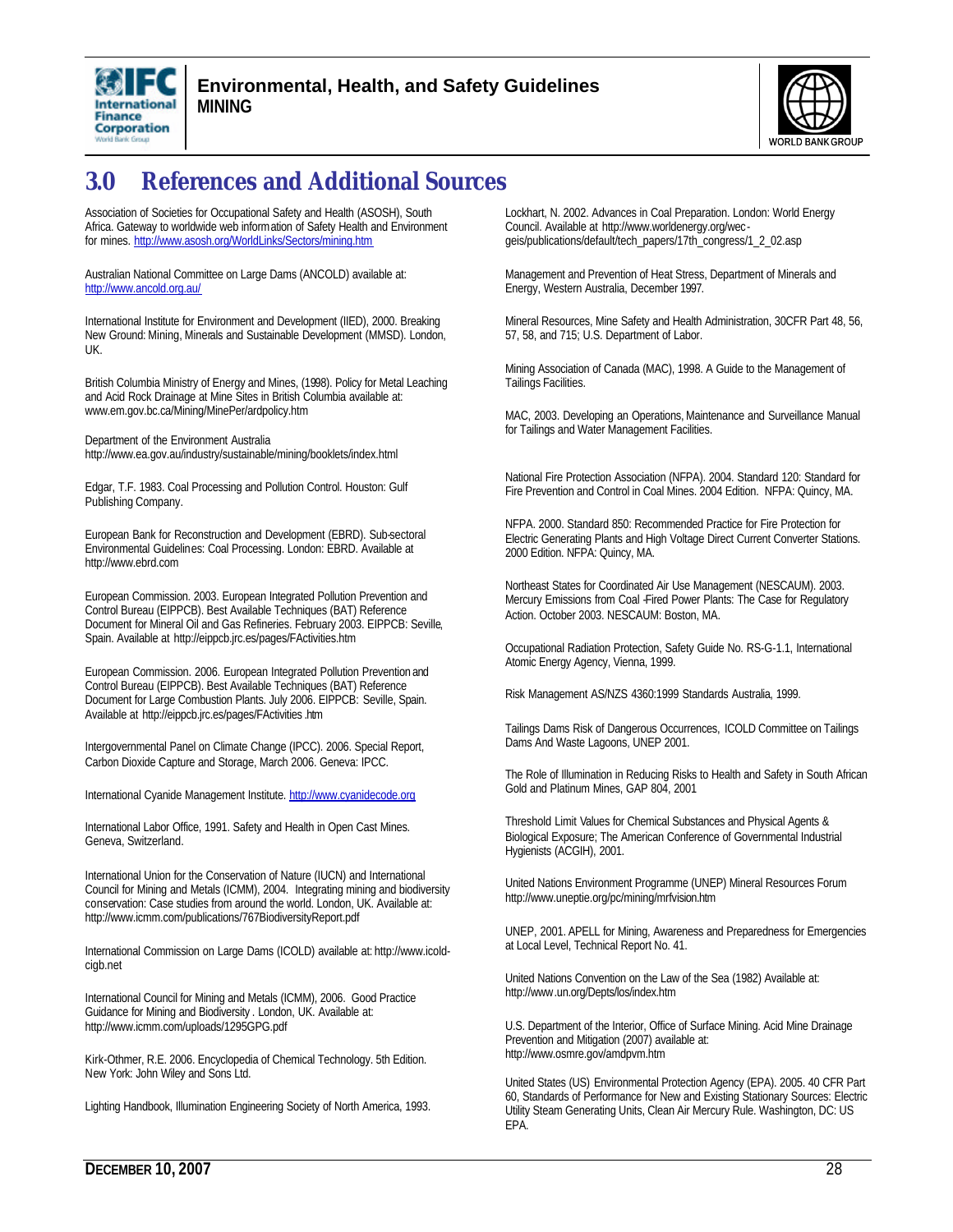



United States Congress. 2005. Clean Skies Act of 2005. (Inhofe, S.131 in 109th Congress). Library of Congress: Washington, DC. Available at http://thomas.loc.gov/cgi-bin/query/z?c109:S.131:

US EPA. 40 CFR Part 434—Coal Mining Point Source Category BPT, BAT, BCT Limitations and New Source Performance Standards. Washington, DC: US EPA.

US EPA. 40 CFR Part 60. Standards of Performance for New Stationary Sources. Subpart Y—Standards of Performance for Coal Preparation Plants. Washington, DC: US EPA.

United States National Institute of Occupational Safety and Health (NIOSH) Visibility Analysis Software available at: http://www.cdc.gov/niosh/mining/mining/illum/.

The Role of illumination in Reducing Risk to Health and Safety in South African Gold and Platinum Mines, GAP 804, 2001 provides detailed recommendations for a variety of underground places of work.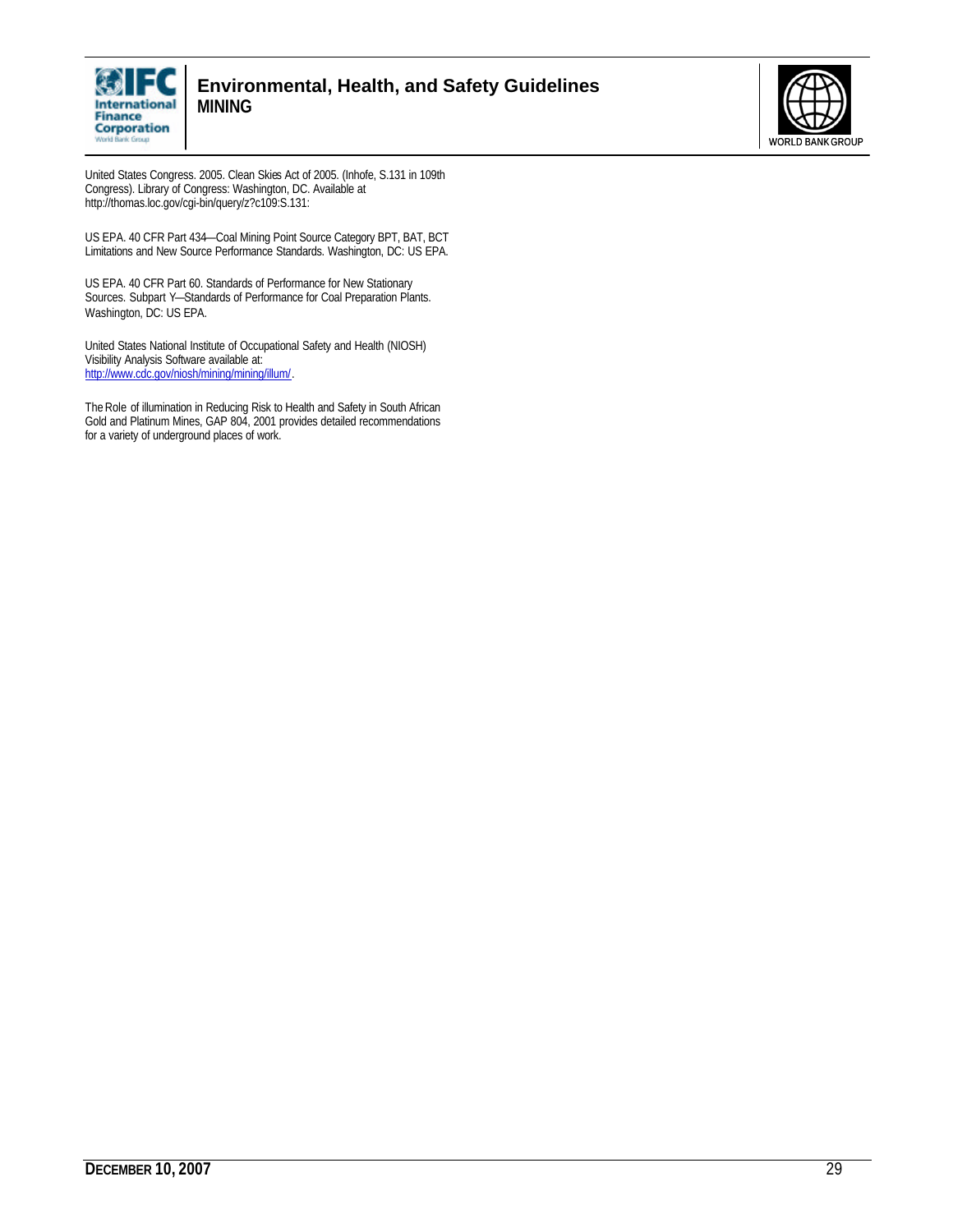



# **Annex A: General Description of Industry Activity**

Mining operations are defined primarily by the type and method of the mining (e.g. hard rock mining, coal mining, solution mining, marine mining, underground, open pit). Conventional hard rock mine operations combine large scale ore and waste rock extraction, benefi ciation [which involves comminution (e.g. crushing / grinding ore) and mineral concentration], and large scale waste storage and treatment facilities. Metallurgical processing involves geochemical changes to refine the metals, and is typically conducted off-site from the mine. Metallurgical processing is considered a separate industry sector, and is discussed in the EHS Guidelines for Smelting and Refining.

The overall objective of a mining operation is to extract the valued ore, and complete preliminary processing (e.g. beneficiation), while at the same time manage the much larger volumes of mine waste (e.g. waste rock, tailings, wastewater, process and hazardous wastes) in a manner that protects environment, human health and safety under a range of present and future conditions and timelines.

Mining operations are generally classified into four principal categories based on commodity: precious metals, base metals, and energy and industrial minerals (see Table A.1).

The principle components of a typical mine include:

- Mine pits and / or underground workings;
- Waste storage areas and tailings facilities;
- Rock and ore stockpiles;
- Plant and processing facilities (e.g. mills);
- Water management infrastructure (e.g. treatment ponds, dams, ditches, piping);
- Other infrastructure (e.g. roads, power lines, airstrips)

Mine operations are invariably located on or adjacent to the ore body to minimize operation and preliminary processing costs as well as potential for unwarranted land disturbance. Mine locations are diverse, including virtually all bio-geoclimatic zones (e.g. temperate, tropics, polar, desert, high altitude, coastal, surface and subsurface). Processed products are transported for further processing or to market as economic and logistical considerations dictate using a combination of truck, barge, rail, and slurry pipeline, among other methods. Typical surface mine operations range from about 100 ha to 1,000 ha in size, but can exceed 5,000 ha for exceptionally large developments.

#### **Exploration**

Exploration activities are likely to progress through increasing levels of site activity, namely preliminary, detailed and advanced exploration. Preliminary exploration studies frequently do not include extensive site work. However, detailed and advanced exploration sites require site investigations usually involving ground disturbance for access roads, drill sites and underground exploration tunnels.

#### **Development, Construction, and Decommissioning**

Proactive planning of the mining strategy should be undertaken with the objective of reducing environmental risks. This may range from major issues that determine the mine plan, such as the sequencing of pits and the selection of a materials handling strategy, to locating soil and overburden stockpiles up-wind from tailings and other potential sources of dust.

#### *Operation Phase*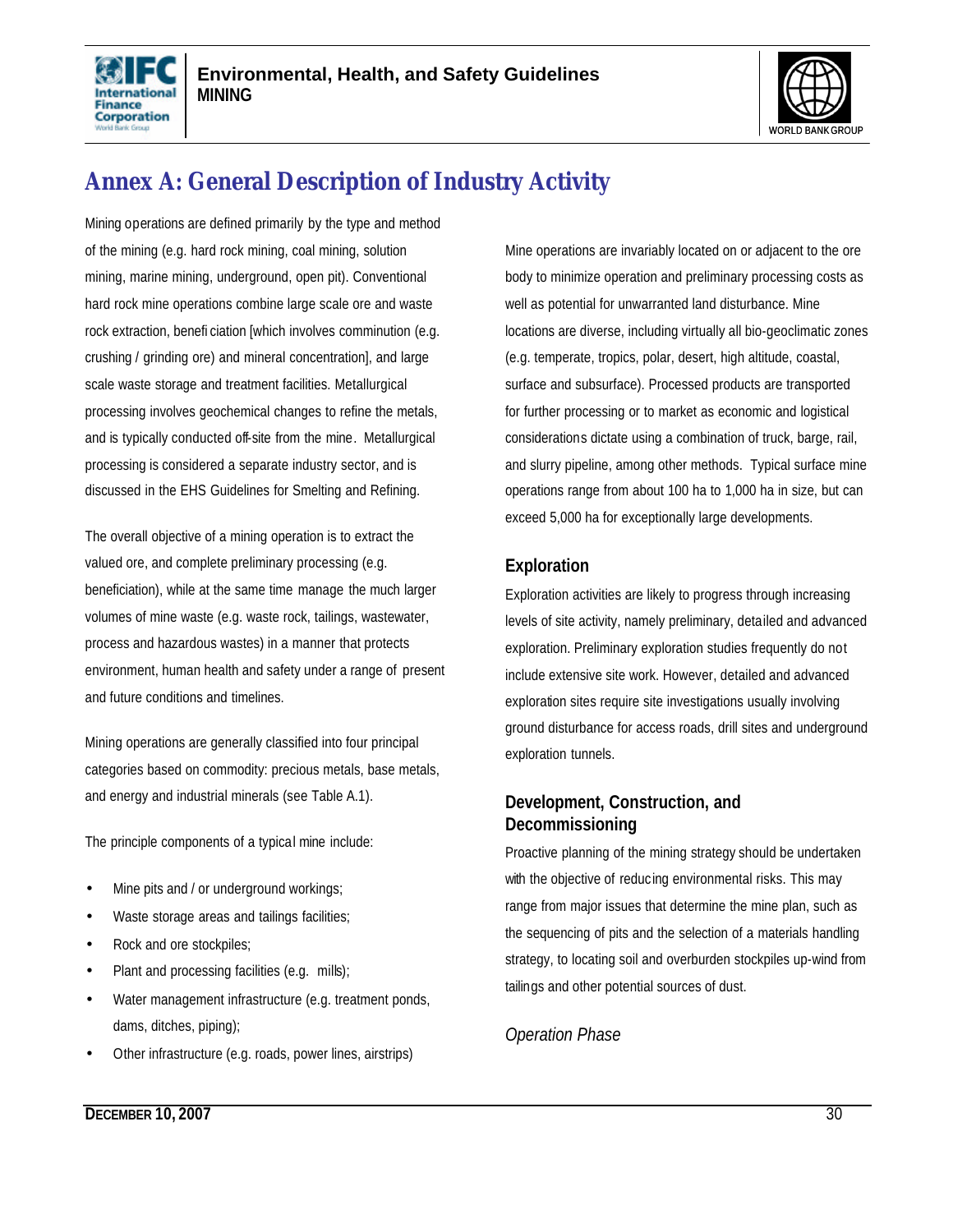

**MINING**



Operation is signified by startup of the mill and processing unit(s). The operational life of the mine is a function of the amount of ore available in the deposit. Waste rock from the mine workings and tailings from the processing plant are produced daily as the mine advances and these materials are deposited on land in waste storage areas until mining ceases. Additional ore body reserves may be discovered during operations resulting in dynamic changes to the overall mine exploitation strategy. Temporary closure may be required during operations (e.g. due to unfavorable economics or labor disputes), during which time care and maintenance is required to ensure there are no risks to public health and safety and the environment.

During the operation phase, the mine evolves physically and geochemically, resulting in the potential need for additional environmental, social and health impact assessment and management, Upset conditions may occur (e.g. accidental release of tailings pond water, or breach of tailings dam), and such events, although rare, would also potentially necessitate further impact assessment and management

#### *Final Closure and Decommissioning*

Typically during the last five years of forecasted operations, a final closure plan is developed with the objective of leaving the mine area in a functioning ecological (to the extent possible), and physically-chemically stable, state, thereby making it available for future land uses. A key part of the closure plan is a commitment to progressive rehabilitation of the mine area, taking advantage of available personnel and equipment, minimizing the potential for contamination, and reducing final closure costs or the need for complex or sizable financial assurance. Ongoing rehabilitation work will typically include:

- Demolishing buildings and physical infrastructure;
- Closing open pits;
- Stabilizing and preventing public access to underground workings and shafts;
- Reclamation of slopes;
- Ensuring that water draining from the mine site and waste deposits are not a risk to human health and the environment.

#### *Post- Closure Care*

The extent of care required after closure of mining and processing activities falls into two basic levels:

- *Active care*: Requires ongoing operati on, maintenance, and monitoring to ensure there is minimal (acceptable) risk to public health and the environment.
- *Passive care*: Requires ongoing need for occasional monitoring and periodic maintenance to ensure there is minimal (acceptable) risk to public health and the environment.

A third level of care, the concept of a "walk away" solution, infers that no additional monitoring or maintenance is needed. Experience shows that some parts of a mine site or mine components may be left in a "walk away" condition. However, it is rare that an entire mine site can be left in a "walk away" condition.

#### **Mining Methods and Activities**

#### *Open Pit Mining*

Large, near-surface ore bodies are excavated by forming an open pit. The ore and non-ore materials (which include topsoil, overburden and rock) are excavated using surface mining equipment, generally trucks and shovels. The dimensions and size of each open pit are unique and depend upon the ore grade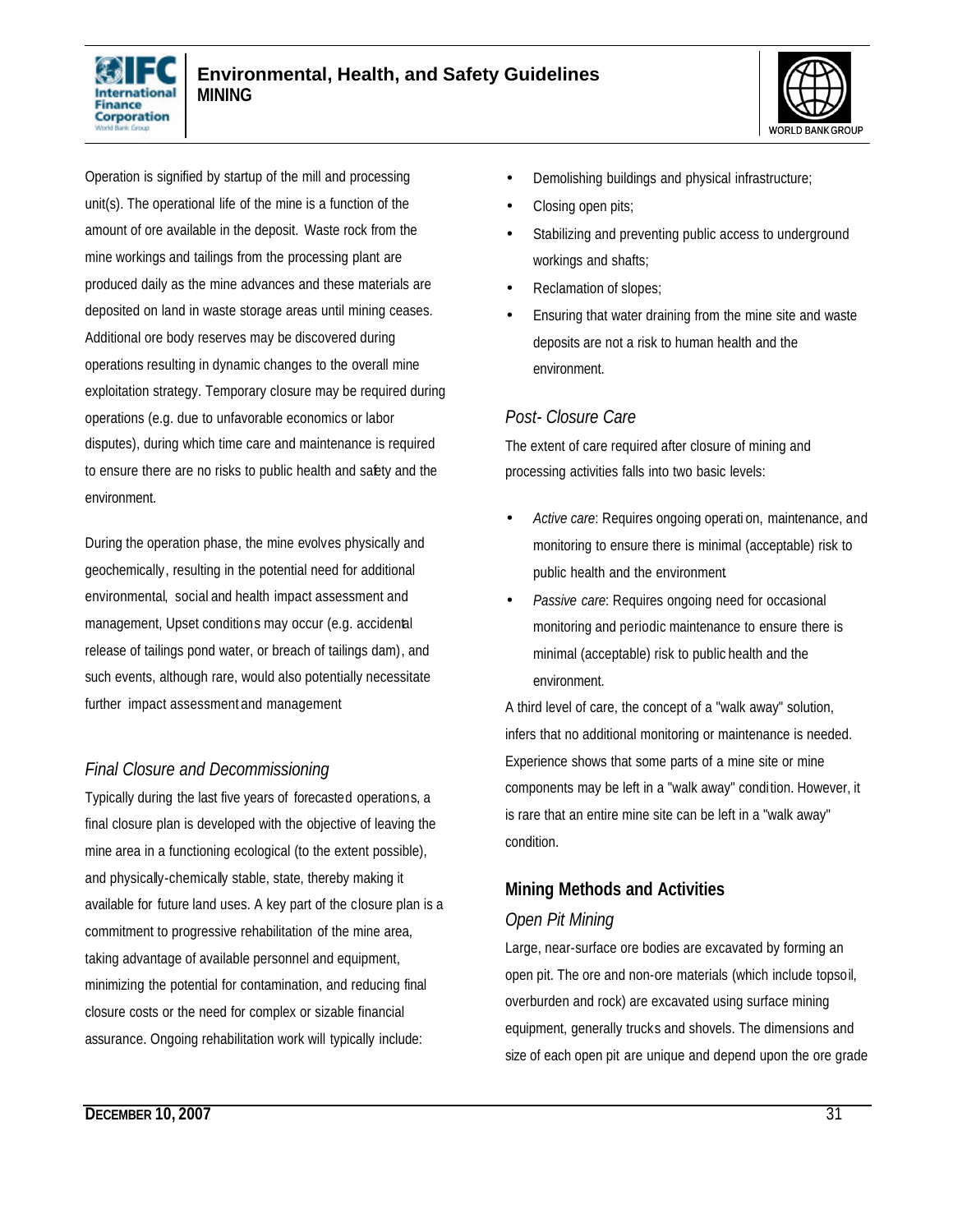



and geometry, geologic structures, rock strength and topography. The pit slopes are commonly designed in a system of steep slopes, typically up to 30 meters high, between horizontal benches. The height of each individual slope is principally dependent upon the size of excavation equipment, geologic structures, and rock strength.

Many open pits are excavated below the water table causing changes to the groundwater flow pattern during operation and in some instances during post-closure of mines. Surface drainage patterns may also be disrupted. Often an underground mine is developed below the open pit and there may be connections to underground mine workings. Open pits are typically partially filled with water from surface and groundwater following completion of mining operations.

#### *Underground Mining*

Underground mining generally requires a complex system of access, service and stoping excavations to recover the ore. Ore bodies can be continuous or discontinuous, occurring in small volumes with large barren (no ore) zones in between. Mines generally attempt to remove as much of the economical ore material as possible and this can result in very large underground excavations. These excavations will have different levels of stability. The larger excavations may be backfilled or allowed to collapse. Most underground mining methods fall within the following broad categories:

Concurrent caving: Ore is extracted and the underground workings are allowed to collapse, and the overlying rock therefore must cave (collapse) concurrently with extraction of the ore. Consequently, surface disturbances are likely to occur rapidly, depending upon the depth of the mine workings.

Post caving: Extraction of the ore takes place without backfill and caving could occur at some time after the ore has been extracted. Surface disturbances are likely to occur in the future.

Open stopping with pillars: Pillars are left to maintain stability while ore is extracted. Collapse and surface disruption could occur in the future.

Fill mining: The openings left by the extraction of the ore are backfilled with material, which may be waste rock, tailings or tailings paste. Fill mining greatly reduces the potential for surface disturbances.

#### **Other Mine Types and Methods**

#### *Industrial Mineral Mining*

The term "Industrial Mineral" is often used to refer to non-fuel, non-metal minerals such dimension stone (e.g. limestone, granite, slate, among others); crushed and broken stone; sand and gravel; clay, ceramic, and refractory minerals (e.g. kaolin, bentonite, shale); and chemical and fertilizer materials (e.g. potash and phosphate). This wide range of materials can be mined using a variety of techniques.

#### *Solution Mining and In Situ Leaching*

Solution mining is sometimes referred to as *In-situ* leaching because of the common feature of dissolving and collecting the valued mineral (e.g. salt, potash, sulfur, uranium, copper, and gold) in solution form. Solution mining focuses on the dissolution of salts through injection of water into the deposit and creation of a pressurized subsurface cavern of brine that is returned to the surface. *In situ* leaching involves addition of various reagents to water and a network of injection wells to inject the solution into a subsurface mineral deposit to effect dissolution, followed by pumping to recapture the dissolved minerals (pregnant solution) via a network of collection wells. *Heap leach*